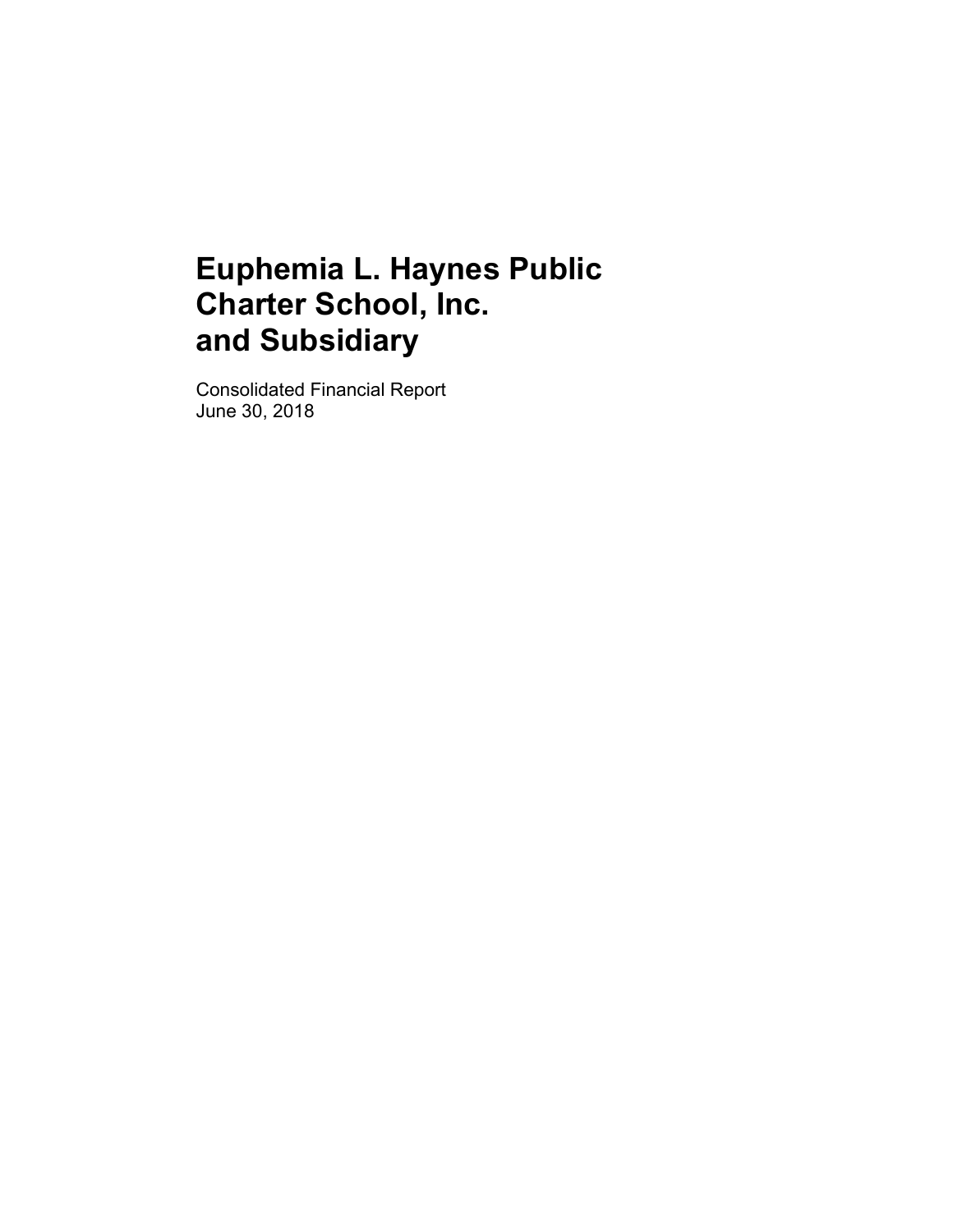# **Contents**

| Independent auditor's report                                  | $1 - 2$  |
|---------------------------------------------------------------|----------|
| <b>Financial statements</b>                                   |          |
| Consolidated balance sheets                                   | 3        |
| Consolidated statement of activities – 2018                   | 4        |
| Consolidated statement of activities – 2017                   | 5        |
| Consolidated statements of cash flows                         | $6 - 7$  |
| Notes to consolidated financial statements                    | $8 - 19$ |
| Independent auditor's report on the supplementary information | 20       |
| Supplementary information                                     |          |
| Consolidating balance sheet                                   | 21       |
| Consolidating statement of activities                         | 22       |
| Consolidated schedule of functional expenses                  | 23       |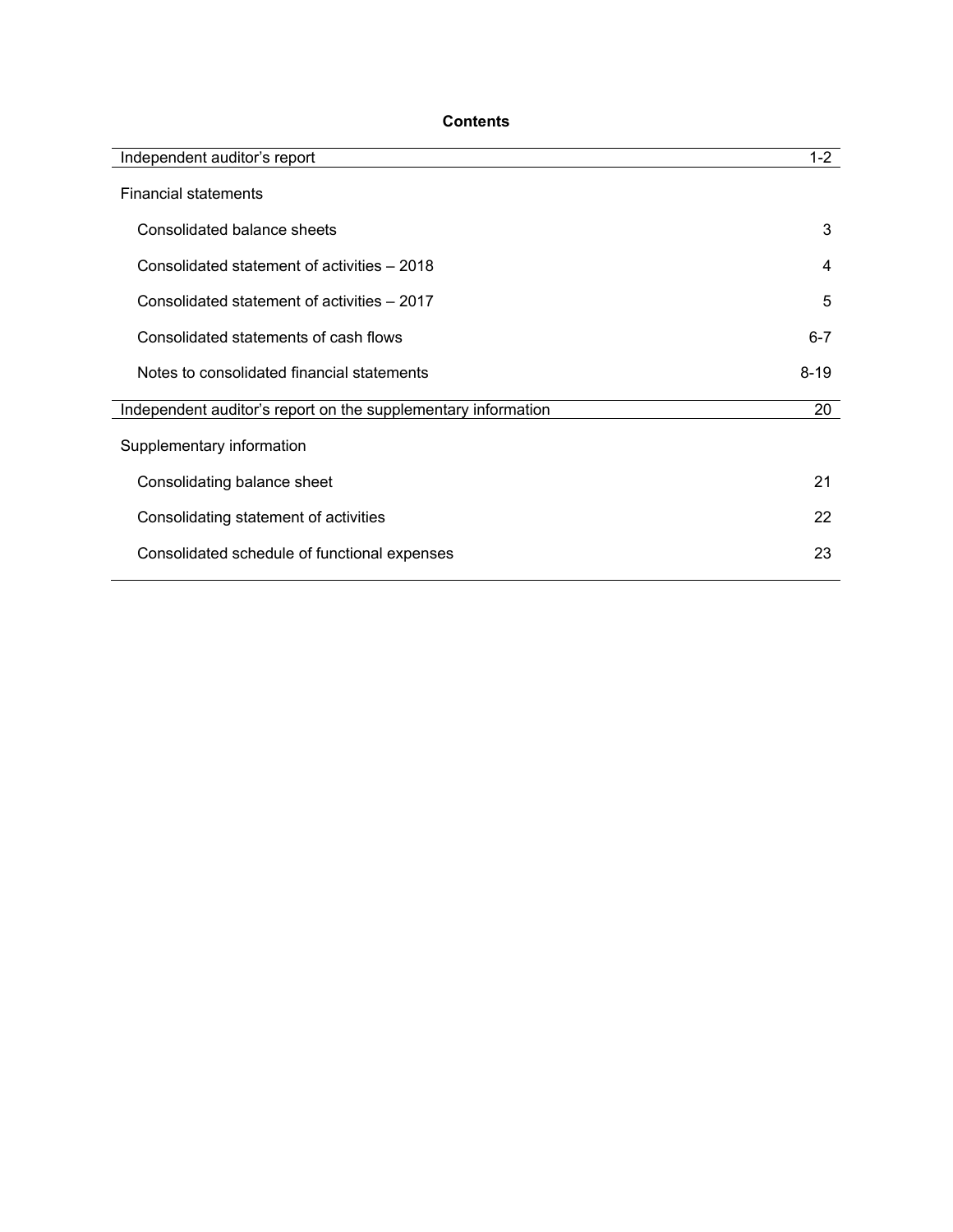

**RSMUSLLP** 

#### **Independent Auditor's Report**

To the Board of Trustees Euphemia L. Haynes Public Charter School, Inc.

#### **Report on the Financial Statements**

We have audited the accompanying consolidated financial statements of Euphemia L. Haynes Public Charter School, Inc. and Subsidiary (collectively, the Organization), which comprise the consolidated balance sheets as of June 30, 2018 and 2017, the related consolidated statements of activities and cash flows for the years then ended, and the related notes to the consolidated financial statements (collectively, the financial statements).

#### **Management's Responsibility for the Financial Statements**

Management is responsible for the preparation and fair presentation of these financial statements in accordance with accounting principles generally accepted in the United States of America; this includes the design, implementation and maintenance of internal control relevant to the preparation and fair presentation of financial statements that are free from material misstatement, whether due to fraud or error.

#### **Auditor's Responsibility**

Our responsibility is to express an opinion on these financial statements based on our audits. We conducted our audits in accordance with auditing standards generally accepted in the United States of America and the standards applicable to financial audits contained in *Government Auditing Standards,*  issued by the Comptroller General of the United States. Those standards require that we plan and perform the audit to obtain reasonable assurance about whether the financial statements are free from material misstatement.

An audit involves performing procedures to obtain audit evidence about the amounts and disclosures in the financial statements. The procedures selected depend on the auditor's judgment, including the assessment of the risks of material misstatement of the financial statements, whether due to fraud or error. In making those risk assessments, the auditor considers internal control relevant to the entity's preparation and fair presentation of the financial statements in order to design audit procedures that are appropriate in the circumstances, but not for the purpose of expressing an opinion on the effectiveness of the entity's internal control. Accordingly, we express no such opinion. An audit also includes evaluating the appropriateness of accounting policies used and the reasonableness of significant accounting estimates made by management, as well as evaluating the overall presentation of the financial statements.

We believe that the audit evidence we have obtained is sufficient and appropriate to provide a basis for our audit opinion.

THE POWER OF BEING UNDERSTOOD AUDIT | TAX | CONSULTING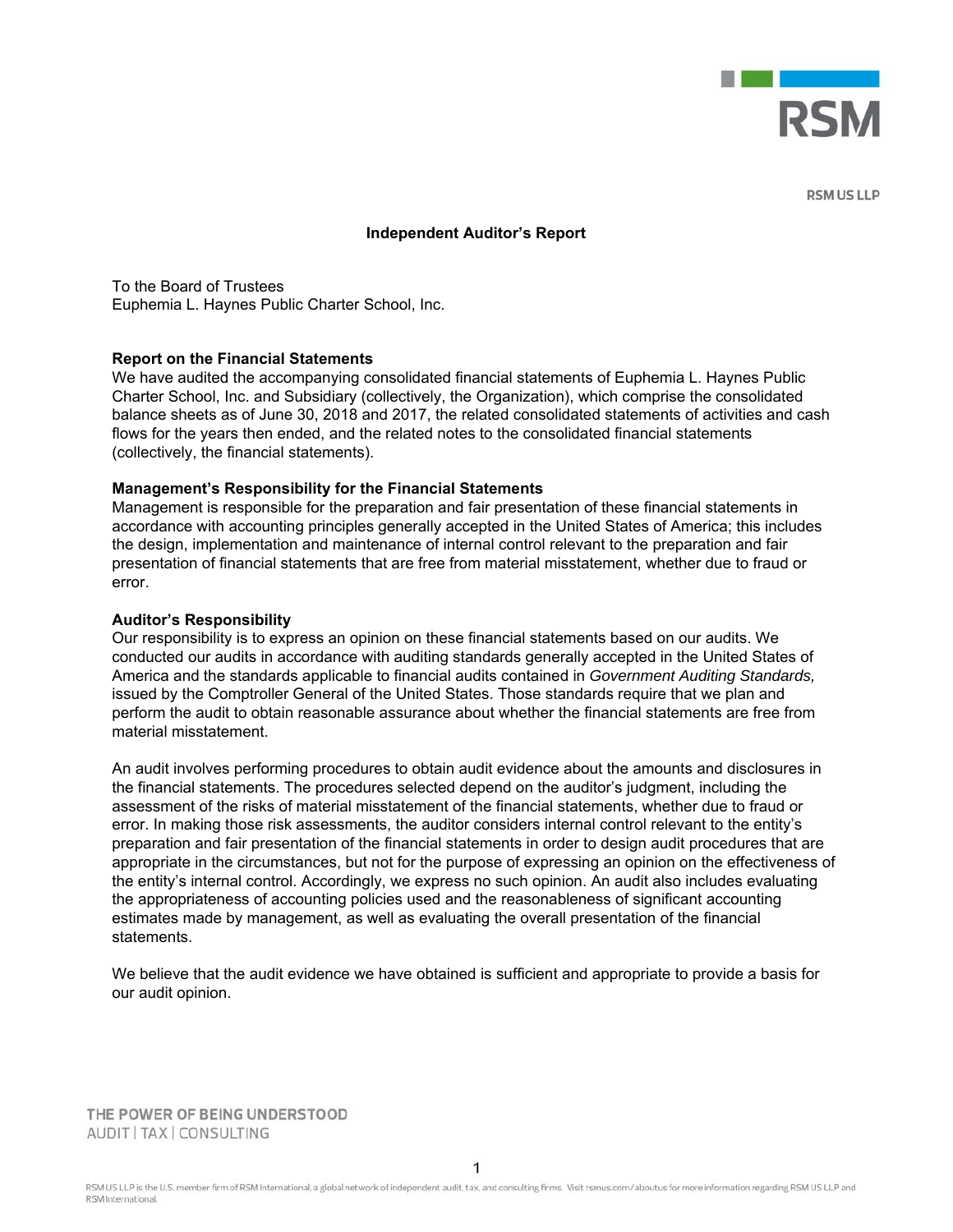#### **Opinion**

In our opinion, the financial statements referred to above present fairly, in all material respects, the financial position of the Organization as of June 30, 2018 and 2017, and the changes in their net assets and their cash flows for the years then ended in accordance with accounting principles generally accepted in the United States of America.

#### **Other Reporting Required by** *Government Auditing Standards*

In accordance with *Government Auditing Standards*, we have also issued our reports, dated October 31, 2018, and October 31, 2017, on our consideration of the Organization internal control over financial reporting and on our tests of its compliance with certain provisions of laws, regulations, contracts, and grant agreements and other matters. The purpose of those reports is solely to describe the scope of our testing of internal control over financial reporting and compliance and the results of that testing, and not to provide an opinion on the effectiveness of the Organization's internal control over financial reporting or on compliance. Those reports are an integral part of an audit performed in accordance with *Government Auditing Standards* in considering the Organization's internal control over financial reporting and compliance.

RSM US LLP

Washington, D.C. October 31, 2018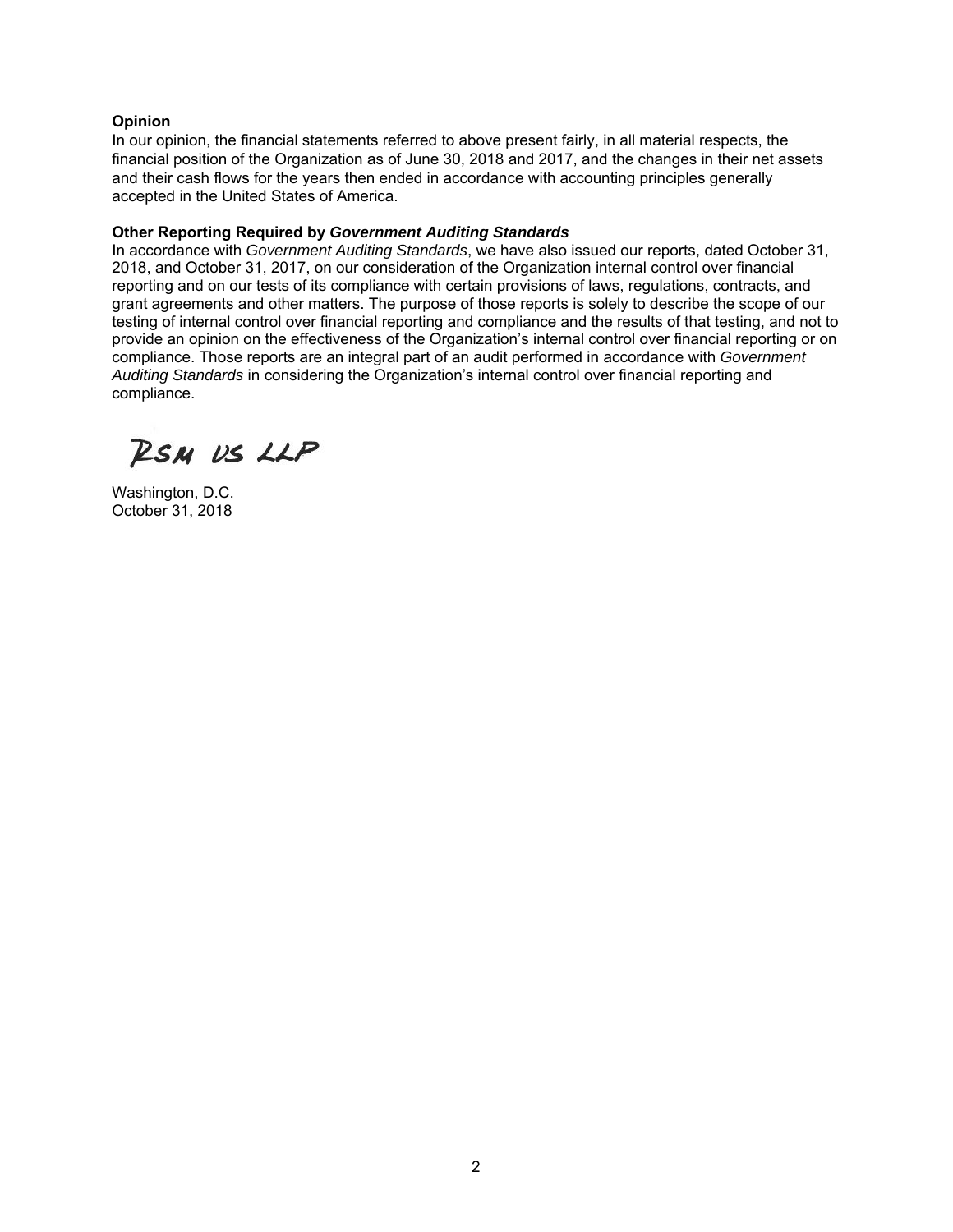# **Consolidated Balance Sheets June 30, 2018 and 2017**

|                                                 |      | 2018       | 2017             |
|-------------------------------------------------|------|------------|------------------|
| <b>Assets</b>                                   |      |            |                  |
| Current assets:                                 |      |            |                  |
| Cash and cash equivalents                       | \$   | 3,812,812  | \$<br>4,867,987  |
| Investments                                     |      | 3,957,682  | 1,957,033        |
| Accounts receivable                             |      | 2,921      | 17,087           |
| Promises to give                                |      | 47,159     | 18,380           |
| Grants receivable                               |      | 717,594    | 668,517          |
| Prepaid expenses                                |      | 199,530    | 52,719           |
| <b>Total current assets</b>                     |      | 8,737,698  | 7,581,723        |
| Restricted cash                                 |      | 1,137,023  | 789,492          |
| Property and equipment, net                     |      | 32,586,900 | 33,997,162       |
| Deposits                                        |      | 1,640      | 1,640            |
| Due from ELH Support Corp.                      |      | 5,267      |                  |
| Interest rate swap asset                        |      | 360,090    |                  |
|                                                 | - 56 | 42,828,618 | \$<br>42,370,017 |
| <b>Liabilities and Net Assets</b>               |      |            |                  |
| <b>Current liabilities:</b>                     |      |            |                  |
| Accounts payable and accrued expenses           | \$   | 1,379,856  | \$<br>1,095,339  |
| Current portion of long-term debt               |      | 535,000    | 297,000          |
| Deferred revenue                                |      | 1,500      | 37,149           |
| <b>Total current liabilities</b>                |      | 1,916,356  | 1,429,488        |
| Due to ELH Support Corp.                        |      |            | 5,980            |
| Deferred rent                                   |      | 2,558,420  | 2,301,268        |
| Interest rate swap liability                    |      |            | 439,363          |
| Long-term debt, net of current portion          |      | 32,098,208 | 32,397,241       |
|                                                 |      | 36,572,984 | 36,573,340       |
| Commitments and contingencies (Notes 13 and 14) |      |            |                  |
| Net assets:                                     |      |            |                  |
| Unrestricted                                    |      | 6,167,198  | 5,329,689        |
| Temporarily restricted                          |      | 88,436     | 466,988          |
|                                                 |      |            |                  |
|                                                 |      | 6,255,634  | 5,796,677        |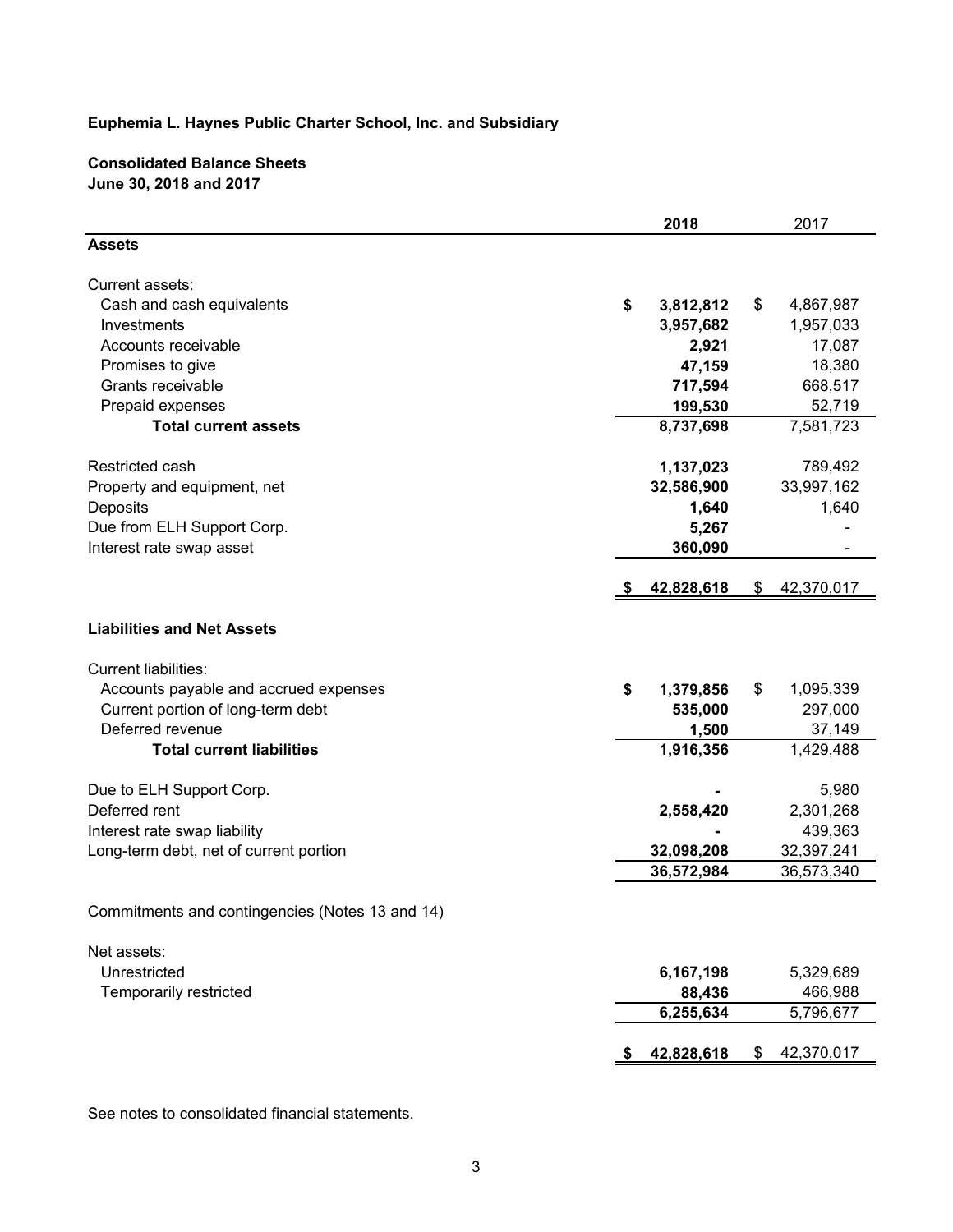# **Consolidated Statement of Activities Year Ended June 30, 2018 (With Comparative Totals for 2017)**

|                                           |                     | 2018               |              |              |
|-------------------------------------------|---------------------|--------------------|--------------|--------------|
|                                           |                     | <b>Temporarily</b> |              | 2017         |
|                                           | <b>Unrestricted</b> | <b>Restricted</b>  | <b>Total</b> | Total        |
| Revenue and support:                      |                     |                    |              |              |
| Pupil allocation                          | \$23,561,722        | \$                 | \$23,561,722 | \$22,320,934 |
| Other grants                              | 659,872             |                    | 659,872      | 776,678      |
| Federal grants                            | 1,604,551           |                    | 1,604,551    | 1,441,676    |
| Contributions                             | 380,831             | 69,492             | 450,323      | 446,015      |
| Program revenue                           | 92,567              |                    | 92,567       | 59,804       |
| Investment income                         | 32,722              |                    | 32,722       | 577,157      |
| Rental revenue                            | 1,186               |                    | 1,186        | 1,350        |
| Net assets released from restrictions     | 448,044             | (448, 044)         |              |              |
| <b>Total revenue and support</b>          | 26,781,495          | (378, 552)         | 26,402,943   | 25,623,614   |
|                                           |                     |                    |              |              |
| Expenses:                                 |                     |                    |              |              |
| Program services                          | 25,068,210          |                    | 25,068,210   | 25, 157, 599 |
| General and administrative                | 1,231,978           |                    | 1,231,978    | 798,745      |
| Fundraising                               | 443,251             |                    | 443,251      | 526,806      |
| <b>Total expenses</b>                     | 26,743,439          |                    | 26,743,439   | 26,483,150   |
| Change in net assets                      |                     |                    |              |              |
| before other gains                        | 38,056              | (378, 552)         | (340, 496)   | (859, 536)   |
| Other gains:                              |                     |                    |              |              |
| Gain on interest rate swap agreement      | 799,453             |                    | 799,453      | 1,446,824    |
| Gain on NMTC transaction unwind (Note 17) |                     |                    |              | 1,133,156    |
| <b>Change in net assets</b>               | 837,509             | (378, 552)         | 458,957      | 1,720,444    |
| Net assets:                               |                     |                    |              |              |
| Beginning                                 | 5,329,689           | 466,988            | 5,796,677    | 4,076,233    |
| Ending                                    | \$6,167,198         | 88,436<br>\$       | \$6,255,634  | \$ 5,796,677 |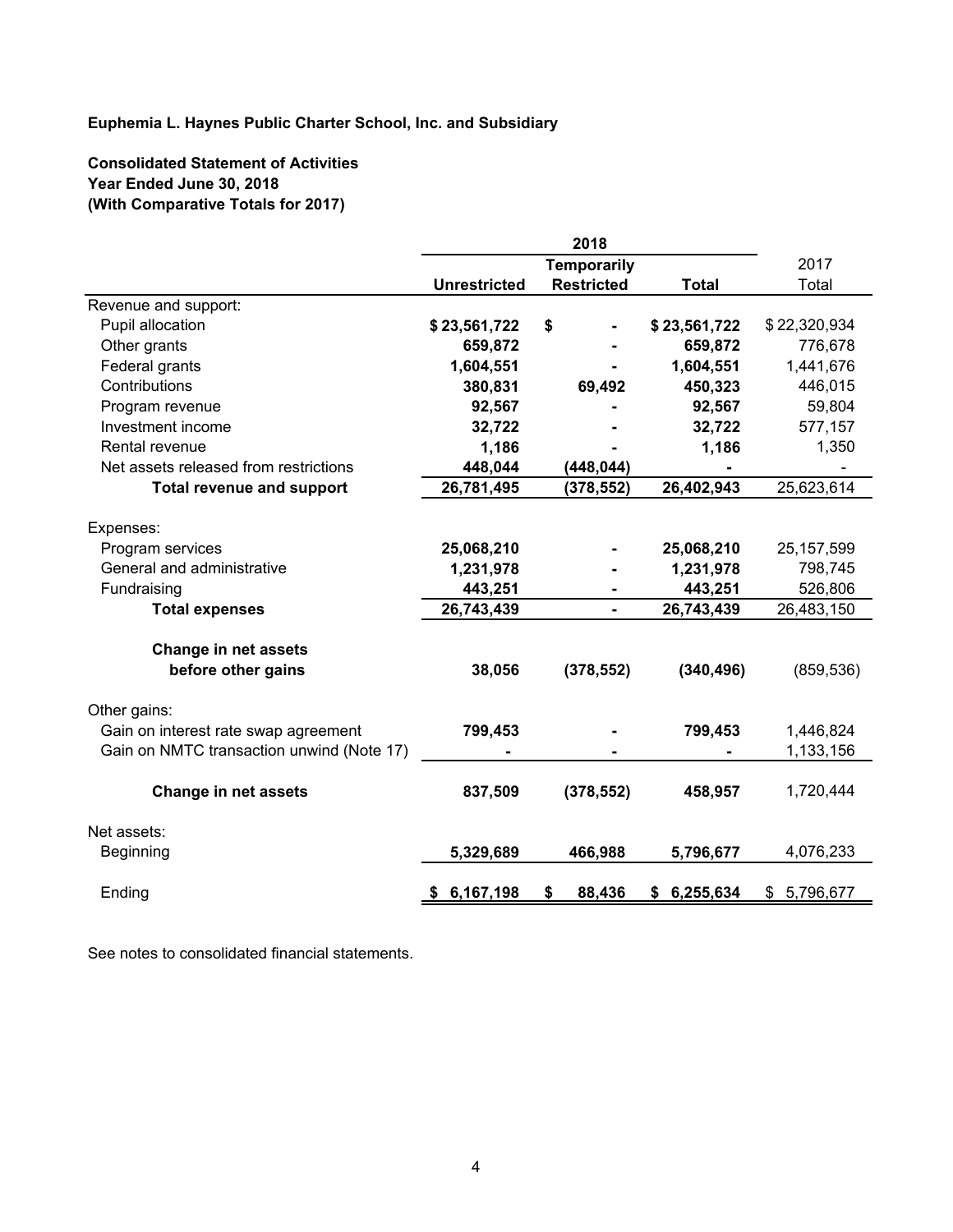# **Consolidated Statement of Activities Year Ended June 30, 2017**

|                                           | 2017 |              |    |             |                  |
|-------------------------------------------|------|--------------|----|-------------|------------------|
|                                           |      |              |    | Temporarily |                  |
|                                           |      | Unrestricted |    | Restricted  | Total            |
| Revenue and support:                      |      |              |    |             |                  |
| Pupil allocation                          | \$   | 22,320,934   | \$ |             | \$<br>22,320,934 |
| Other grants                              |      | 368,233      |    | 408,445     | 776,678          |
| Federal grants                            |      | 1,441,676    |    |             | 1,441,676        |
| Contributions                             |      | 446,015      |    |             | 446,015          |
| Program revenue                           |      | 59,804       |    |             | 59,804           |
| Investment income                         |      | 577,157      |    |             | 577,157          |
| Rental revenue                            |      | 1,350        |    |             | 1,350            |
| Net assets released from restrictions     |      | 421,609      |    | (421,609)   |                  |
| <b>Total revenue and support</b>          |      | 25,636,778   |    | (13, 164)   | 25,623,614       |
|                                           |      |              |    |             |                  |
| Expenses:                                 |      |              |    |             |                  |
| Program services                          |      | 25, 157, 599 |    |             | 25, 157, 599     |
| General and administrative                |      | 798,745      |    |             | 798,745          |
| Fundraising                               |      | 526,806      |    |             | 526,806          |
| <b>Total expenses</b>                     |      | 26,483,150   |    |             | 26,483,150       |
| <b>Change in net assets</b>               |      |              |    |             |                  |
| before other gains                        |      | (846, 372)   |    | (13, 164)   | (859, 536)       |
| Other gains:                              |      |              |    |             |                  |
| Gain on interest rate swap agreement      |      | 1,446,824    |    |             | 1,446,824        |
| Gain on NMTC transaction unwind (Note 17) |      | 1,133,156    |    |             | 1,133,156        |
| <b>Change in net assets</b>               |      | 1,733,608    |    | (13, 164)   | 1,720,444        |
| Net assets:                               |      |              |    |             |                  |
| <b>Beginning</b>                          |      | 3,596,081    |    | 480,152     | 4,076,233        |
| Ending                                    | \$   | 5,329,689    | \$ | 466,988     | \$<br>5,796,677  |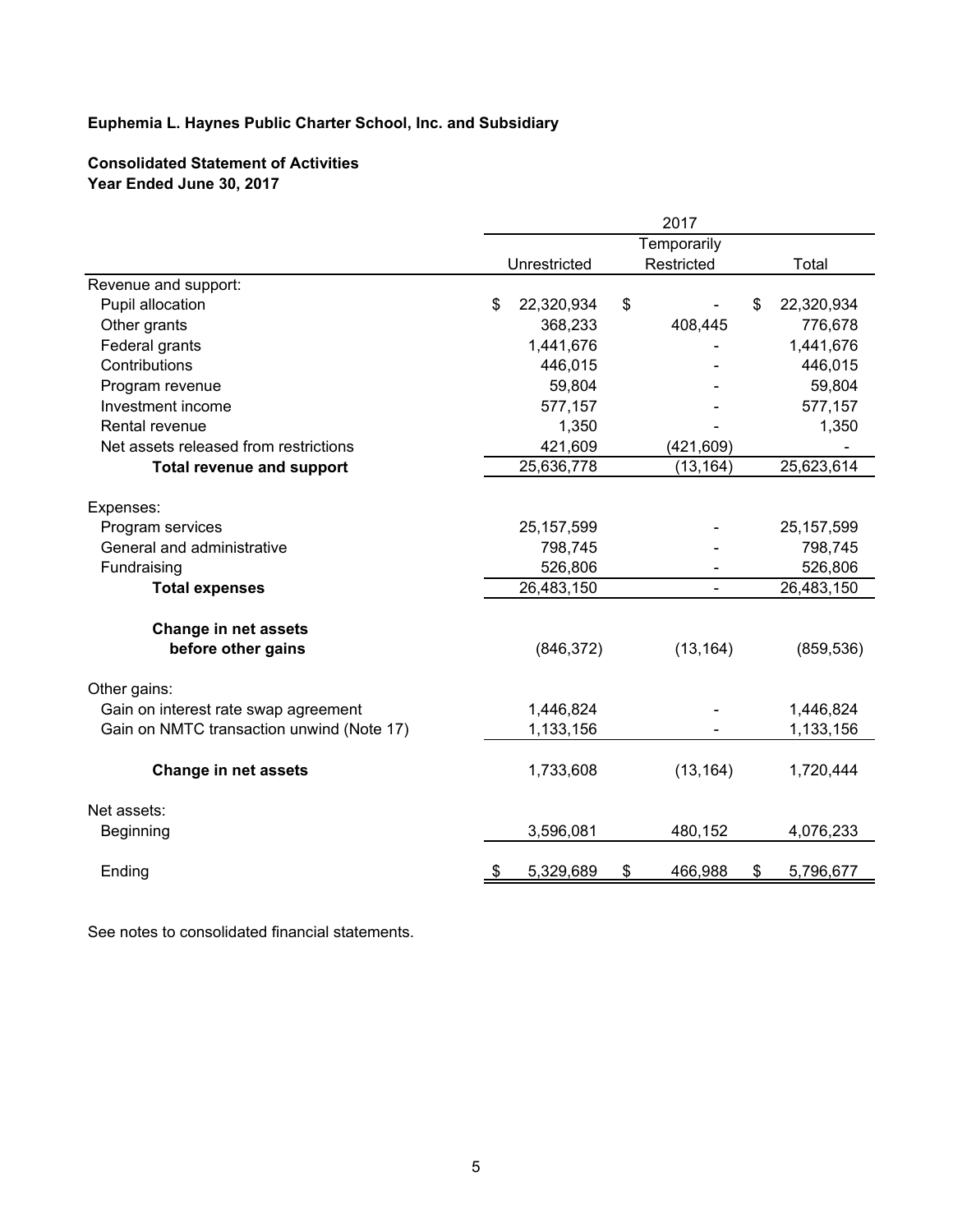# **Consolidated Statements of Cash Flows Years Ended June 30, 2018 and 2017**

|                                                                | 2018          | 2017            |
|----------------------------------------------------------------|---------------|-----------------|
| Cash flows from operating activities:                          |               |                 |
| Change in net assets                                           | \$<br>458,957 | \$<br>1,720,444 |
| Adjustments to reconcile change in net assets to net cash      |               |                 |
| provided by operating activities:                              |               |                 |
| Depreciation                                                   | 1,767,722     | 1,736,224       |
| Amortization of loan issuance costs                            | 102,537       | 155,355         |
| Interest income added on loan receivable principal             |               | (154, 533)      |
| Interest expense added to principal of notes and bonds payable | 120,460       | 35,724          |
| Gain on NMTC transaction unwind                                |               | (1,713,085)     |
| Gain loss on interest rate swap agreement                      | (799, 453)    | (1,446,824)     |
| Realized and unrealized loss on investments                    | 3,451         | 2,967           |
| Write-off on loan issuance costs                               |               | 579,929         |
| Changes in assets and liabilities:                             |               |                 |
| Decrease (increase) in:                                        |               |                 |
| Accounts receivable                                            | 14,166        | 80,234          |
| Promises to give                                               | (28, 779)     | 16,805          |
| Grants receivable                                              | (49, 077)     | (192, 138)      |
| Prepaid expenses                                               | (146, 811)    | 58,311          |
| Deposits                                                       |               | 17,305          |
| Due from ELH Support Corp.                                     | (11, 247)     |                 |
| Increase (decrease) in:                                        |               |                 |
| Accounts payable and accrued expenses                          | 284,517       | (117, 890)      |
| Deferred revenue                                               | (35, 649)     | 37,149          |
| Accrued rent                                                   | 257,152       | 257,152         |
| Accrued interest                                               | 10,970        | 3,857           |
| Net cash provided by operating activities                      | 1,948,916     | 1,076,986       |
|                                                                |               |                 |
| Cash flows from investing activities:                          |               |                 |
| Purchases of property and equipment                            | (357, 460)    | (734, 234)      |
| Purchases of investments                                       | (2,004,100)   | (1,960,000)     |
| Increase in restricted cash                                    | (347, 531)    | (388, 169)      |
| Net cash used in investing activities                          | (2,709,091)   | (3,082,403)     |
|                                                                |               |                 |
| Cash flows from financing activities:                          |               |                 |
| Principal payments on long-term debt                           | (295,000)     | (288,000)       |
| Net cash used in financing activities                          | (295,000)     | (288,000)       |
|                                                                |               |                 |
| Net decrease in cash and cash equivalents                      | (1,055,175)   | (2, 293, 417)   |
| Cash and cash equivalents:                                     |               |                 |
| Beginning                                                      | 4,867,987     | 7,161,404       |
|                                                                |               |                 |
| Ending                                                         | 3,812,812     | \$<br>4,867,987 |
|                                                                |               |                 |

(Continued)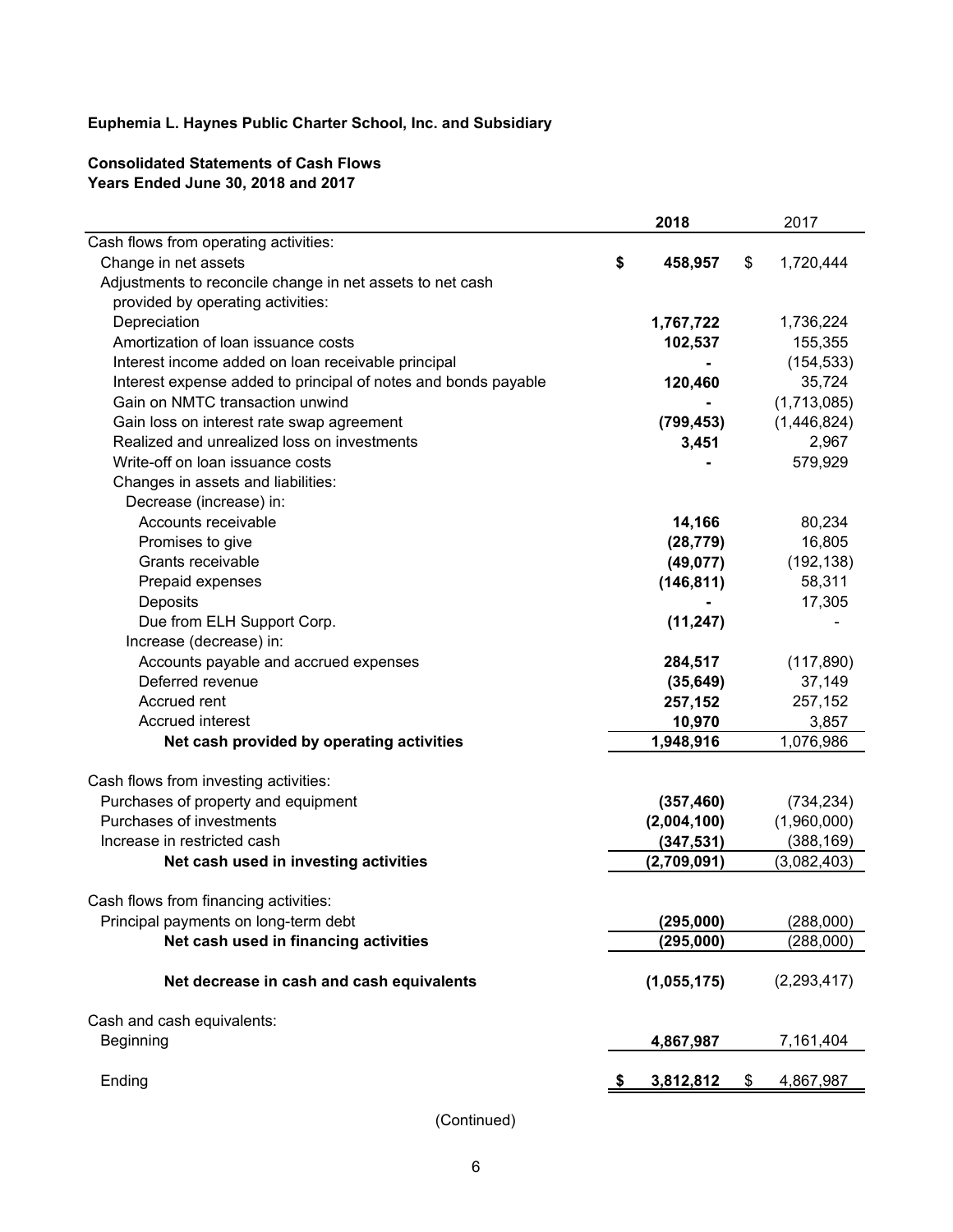# **Consolidated Statements of Cash Flows (Continued) Years Ended June 30, 2018 and 2017**

|                                                                                                                                                     | 2018      |   | 2017                   |
|-----------------------------------------------------------------------------------------------------------------------------------------------------|-----------|---|------------------------|
| Supplemental disclosure of cash flow information:                                                                                                   |           |   |                        |
| Cash paid for interest expense                                                                                                                      | 1,072,632 |   | 1,514,409              |
| Supplemental schedules of noncash investing and financing activities:<br>Noncash interest expense added to principal of notes<br>and bonds payable  | 120,460   |   | 35,724                 |
|                                                                                                                                                     |           |   |                        |
| Interest income added to principal of loan receivable                                                                                               |           |   | 154,533                |
| NMTC Transaction Unwind:<br>Notes received in satisfaction of note receivable<br>Note payable canceled in connection of receipt of notes receivable | \$        | S | 9,500,000<br>7,786,915 |
| Non-cash gain on NMTC unwind                                                                                                                        |           |   | 1,713,085              |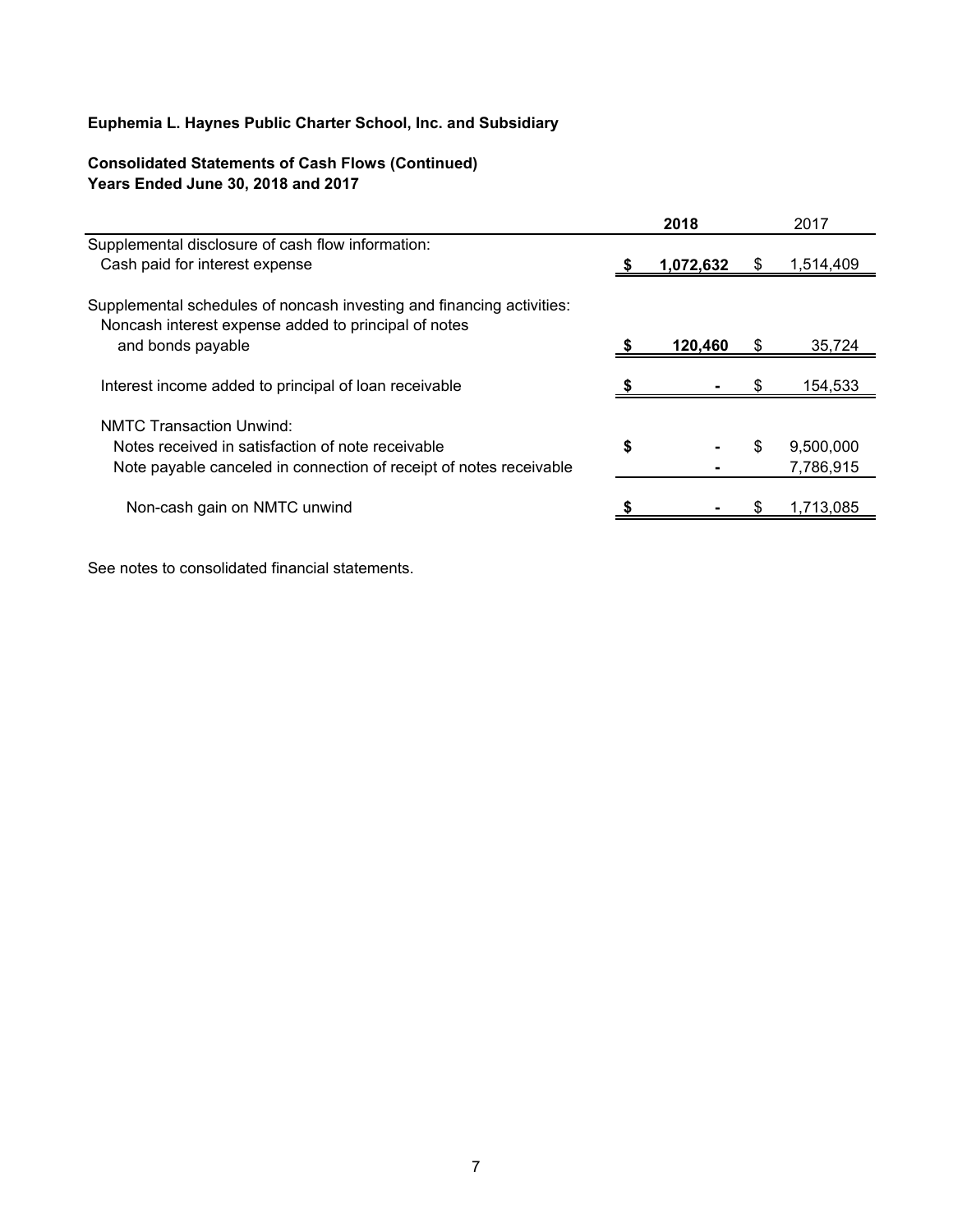#### **Notes to Consolidated Financial Statements**

#### **Note 1. Nature of Activities and Significant Accounting Policies**

**Nature of activities:** Euphemia L. Haynes Public Charter School, Inc. and Subsidiary is comprised of two entities: Euphemia L. Haynes Public Charter School, Inc. (the School) and ELH Kansas Avenue, Inc. (collectively, the Organization).

The School, commonly referred to as E.L. Haynes Public Charter School, was incorporated as a nonstock and not-for-profit organization on August 14, 2003, under the laws of the District of Columbia. The mission of the School is for every E.L. Haynes student of every race, socioeconomic status and home language to reach high levels of academic achievement and be prepared to succeed at the college of his or her choice. Every E.L. Haynes student will be adept at mathematical reasoning, will use scientific methods effectively to frame and solve problems and will develop the lifelong skills needed to be successful individuals, active community members and responsible citizens. For the year ended June 30, 2016, the School was open to any District of Columbia child in pre-Kindergarten through 12th grade.

ELH Kansas Avenue, Inc. (ELH Kansas) was formed during the year ended June 30, 2010, as a District of Columbia not-for-profit corporation under the provisions of Section 501(c)(3) of the Internal Revenue Code (IRC), specifically for the benefit of the School. The purpose of ELH Kansas is to perform the functions of, or to carry out the charitable and educational purposes of the School.

ELH Support Corporation (ELHSC) was formed in 2008 for charitable, educational and literary purposes within the meaning of Section 501(c)(3) of the IRC, specifically for the benefit of the School and similar organizations by helping secure resources of financing, fundraising, making or holding loans, etc. The School has no majority board representation, and there were no overlap of board members for the years ended June 30, 2018 and 2017. However, the School has the ability to appoint one member of the ELHSC Board of Directors. As such, the School and ELHSC are considered related parties. ELHSC is not consolidated with the School as the School does not control ELHSC.

**Charter school agreement:** The School has been approved by the District of Columbia Public Charter School Board (the Board) to operate a charter school in the District of Columbia. The contract, dated May 17, 2004, provides for a 15-year charter, unless sooner terminated in accordance with the contract. The School's enrollment ceiling, as registered with the Board, is 1,143 students through the school year 2017–2018. The School is paid an annual fixed rate per student by the Board.

A summary of the Organization's significant accounting policies follows:

**Basis of accounting:** The accompanying consolidated financial statements are presented in accordance with the accrual basis of accounting, whereby unconditional support is recognized when received, revenue is recognized when earned and expenses are recognized when incurred.

**Principles of consolidation:** The consolidated financial statements of the School are prepared in accordance with accounting principles generally accepted in the United States of America applicable to not-for-profit organizations and include the accounts of ELH Kansas. ELH Kansas is consolidated, since the School has both economic interest and controls membership of ELH Kansas' Board of Trustees. All material intercompany balances and transactions have been eliminated in consolidation.

**Basis of presentation:** The consolidated financial statement presentation follows the recommendations of the Financial Accounting Standards Board (FASB) in Accounting Standards Codification (ASC) 958, Financial Statements of Not-for-Profit Organizations. Under ASC 958, the Organization is required to report information regarding its financial position and activities according to three classes of net assets: unrestricted net assets, temporarily restricted net assets and permanently restricted net assets. The Organization had no permanently restricted net assets at June 30, 2018 and 2017.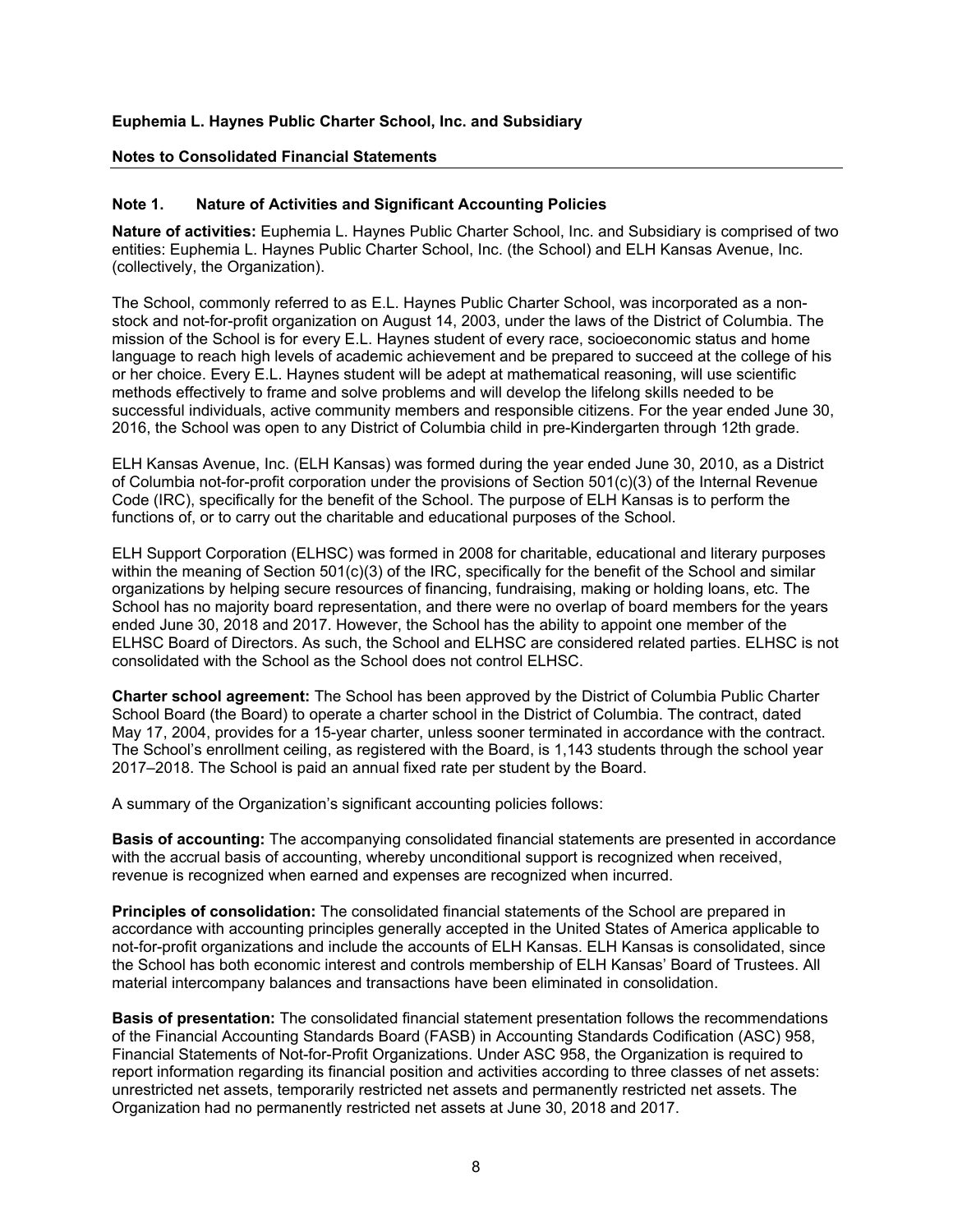#### **Notes to Consolidated Financial Statements**

#### **Note 1. Nature of Activities and Significant Accounting Policies (Continued)**

**Cash and cash equivalents:** The Organization considers all highly-liquid investments purchased with an original maturity of three months or less to be cash equivalents.

**Investments:** Investments of \$3,957,682 and \$1,957,033 at June 30, 2018 and 2017, respectively, consist of money market mutual funds, certificates of deposit and U.S. Treasury securities. Investments are reflected at fair market value. To adjust the carrying value of these investments, the change in fair market value is recorded as a component of investment income or loss in the consolidated statements of activities.

**Financial risk:** The Organization maintains its cash in bank deposit accounts which, at times, may exceed federally insured limits. The Organization has not experienced any losses in such accounts. The Organization believes it is not exposed to any significant financial risk on cash.

**Receivables:** Accounts and grants receivables are carried at original invoice amount less an estimate made for doubtful receivables based on a review of all outstanding amounts on a monthly basis. Management determines the allowance for doubtful accounts by regularly evaluating individual customer receivables and considering a customer's financial condition, credit history and current economic conditions. Receivables are written off when deemed uncollectible. Recoveries of receivables previously written off are recorded when received. A receivable is considered to be past due if any portion of the receivable balance is outstanding for more than 30 days. Interest is not recorded on any past due balances. Management has determined that receivables are fully collectible, and there was no allowance for doubtful receivables at June 30, 2018 and 2017.

**Promises to give:** Unconditional promises to give are recognized as revenue or gains in the period acknowledged. Promises to give are carried at original amount pledged less an estimate made for doubtful promises based on a review of all outstanding pledges on a monthly basis. The Organization's promises to give are due in the next year. Management determines the allowance for doubtful accounts by regularly evaluating individual promises to give and considering prior history of donors and proven collectability of past donations. Promises to give are written off when deemed uncollectible. Recoveries of promises to give previously written off are recorded when received.

**Property and equipment:** The Organization capitalizes all property and equipment purchased with a cost of \$1,000 or more. Property and equipment are stated at cost, less accumulated depreciation. Depreciation is provided on the straight-line basis over the estimated useful lives of the assets.

**Valuation of long-lived assets:** The Organization accounts for the subsequent measurement of certain long-lived assets in accordance with subsections of the FASB ASC Topic Property, Plant and Equipment that address Impairment or Disposal of Long-Lived Assets. The accounting standard requires that property, plant and equipment and certain identifiable intangible assets be reviewed for impairment whenever events or changes in circumstances indicate that the carrying amount of an asset may not be recoverable. Recoverability of the long-lived asset is measured by a comparison of the carrying amount of the asset to future undiscounted net cash flows expected to be generated by the asset. If such assets are considered to be impaired, the impairment to be recognized is measured by the amount by which the carrying amount of the assets exceeds the estimated fair value of the assets. Assets to be disposed of are reported at the lower of the carrying amount or fair value, less costs to sell.

**Unamortized loan costs:** Loan costs are comprised of various acquisition costs related to the debt acquired to fund the acquisition/rehabilitation of the Organization's school buildings. These costs are being amortized on the effective interest method over the terms of the related debt agreements. Unamortized loan costs are reported with long-term debt.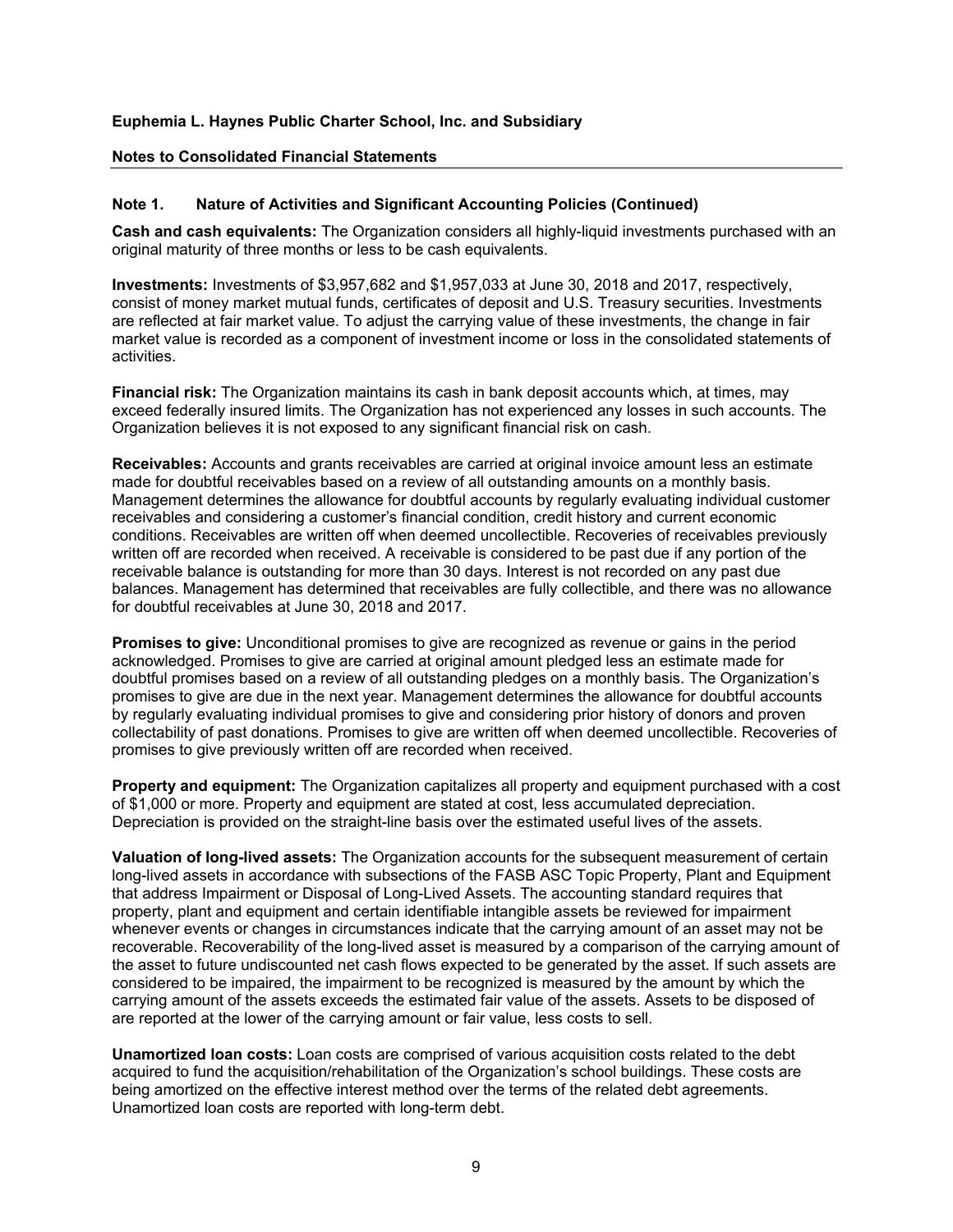#### **Notes to Consolidated Financial Statements**

#### **Note 1. Nature of Activities and Significant Accounting Policies (Continued)**

**Interest rate swap agreement:** The interest rate swap is carried at fair value. The fair value of the interest rate swap agreement is the estimated amount that the bank or financial institution would receive or pay to terminate the swap agreement at the reporting date, taking into account current interest rates and the current credit worthiness of the swap counter parties.

**Deferred rent:** The Organization has various lease agreements. The leases include annual escalations that are being allocated on a straight-line basis over the term of the lease as an offset against each period's rent expense. The deferred rent liability on the accompanying consolidated balance sheets represents the cumulative difference between the monthly rent expense and rent paid.

**Net assets:** Unrestricted net assets are the net assets that are neither permanently restricted nor temporarily restricted by donor-imposed stipulations. Temporarily restricted net assets result from contributions whose use is limited by donor-imposed stipulations that either expire by the passage of time or can be fulfilled and removed by actions of the Organization pursuant to these stipulations. Temporarily restricted net assets are reported as unrestricted net assets if the restrictions are met in the same period received. When a restriction expires (that is, when the time period passes or purpose is accomplished), temporarily restricted net assets are released from restrictions.

Temporarily restricted net assets were released from restrictions during the years ended June 30, 2018 and 2017, for various purposes, including after-school programs, college guidance, and support for alumni in college, library materials, physical education, gymnasium development and general operations. At June 30, 2018 and 2017, temporarily restricted net assets represented amounts restricted for specific education-related expenses.

**Per-pupil allocation:** The Organization receives a student allocation from the District of Columbia to cover the cost of academic and facilities expenses. Per-pupil allocation revenue is recognized in the period when it is earned, which is the school year for which the allocation is made. Unearned pupil allocation received is recorded as deferred revenue.

**Contributions:** Contributions are recognized when the donor makes a gift or a promise to give to the Organization that is, in substance, unconditional. Donor-restricted revenue is reported as an increase in temporarily or permanently restricted net assets, depending on the nature of the restriction.

**Grants:** The Organization receives grants from federal agencies and private grantors for various purposes. The grants provide for the development and support of the Organization's programs, materials and equipment. Receivables related to grant awards are recorded to the extent unreimbursed allowable expenses have been incurred for the purposes specified by an approved grant or award. Funds received in advance and those that are unexpended at June 30 are reflected as temporarily restricted net assets or refundable advances at June 30, depending if the amounts are considered unconditional or conditional, respectively.

**Income taxes:** The School and ELH Kansas are generally exempt from federal income taxes under the provisions of Section 501(c)(3) of the IRC. In addition, the School qualifies for charitable contribution deductions and has been classified as an organization that is not a private foundation. Income that is not related to exempt purposes, less applicable deductions, is subject to federal and state corporate income taxes. There was no material unrelated business taxable income for the years ended June 30, 2018 and 2017.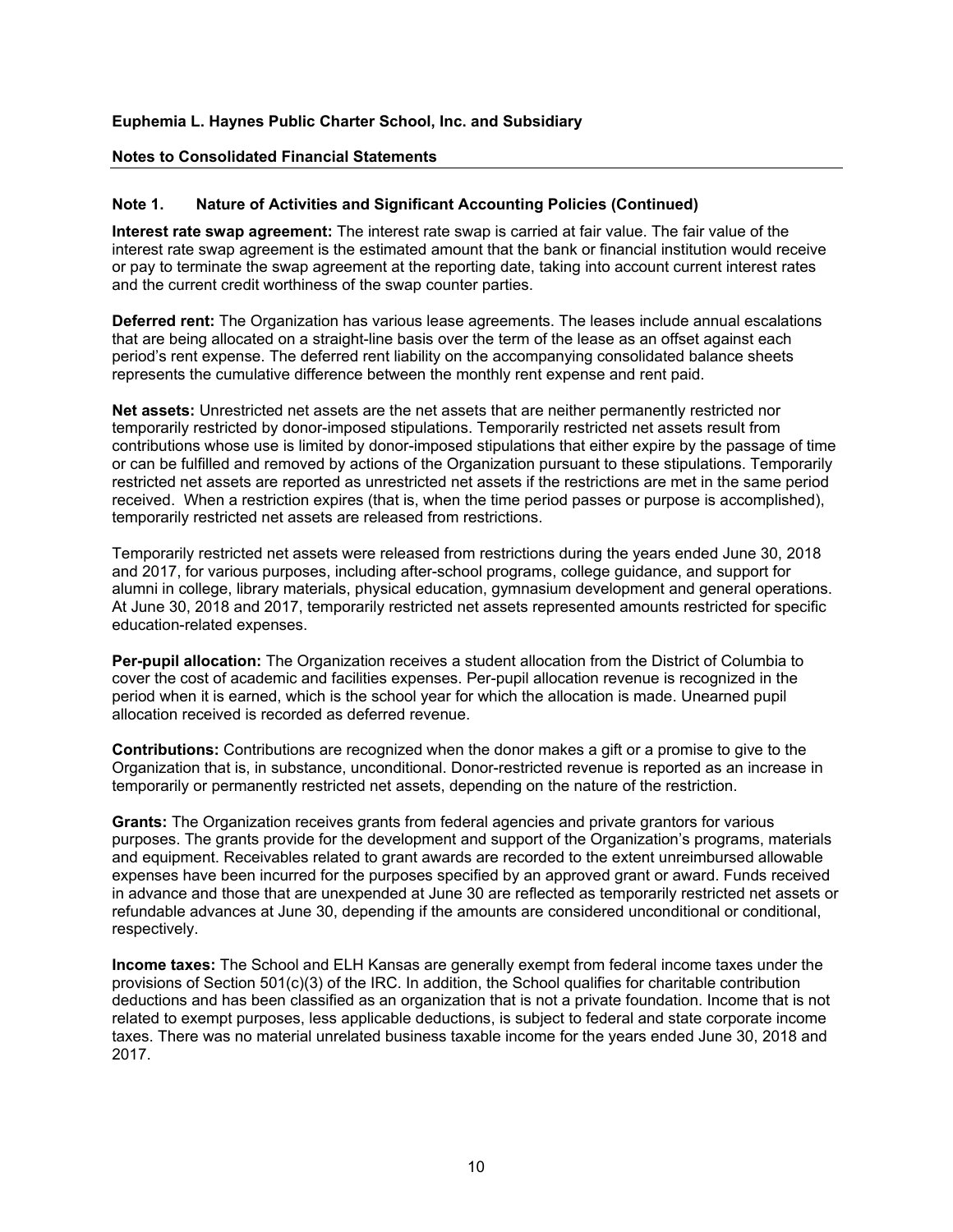#### **Notes to Consolidated Financial Statements**

#### **Note 1. Nature of Activities and Significant Accounting Policies (Continued)**

The Organization follows the accounting standard on accounting for uncertainty in income taxes, which addresses the determination of whether tax benefits claimed or expected to be claimed on a tax return should be recorded in the consoldiated financial statements. Under this guidance, the Organization may recognize the tax benefit from an uncertain tax position only if it is more likely than not that the tax position will be sustained on examination by taxing authorities based on the technical merits of the position. The tax benefits recognized in the financial statements from such a position are measured based on the largest benefit that has a greater than 50% likelihood of being realized upon ultimate settlement. The guidance on accounting for uncertainty in income taxes also addresses de-recognition, classification, interest and penalties on income taxes and accounting in interim periods. Interest and penalties associated with unrecognized tax benefits are classified as additional income taxes in the consolidated statements of activities.

The Organization files income tax returns in the U.S. federal jurisdiction. As of June 30, 2018, there were no material unrecognized/derecognized tax benefits or tax penalties or interest.

**Use of estimates:** The preparation of consolidated financial statements requires management to make estimates and assumptions that affect the reported amounts of assets and liabilities, disclosure of contingent assets and liabilities at the date of the consolidated financial statements, and the reported amounts of revenue and expenses during the reporting period. Actual results could differ from those estimates.

**Functional allocation of expenses:** The costs of providing the Organization's various programs and supporting services have been summarized on a functional basis in the accompanying consolidated statements of activities. Accordingly, certain costs have been allocated among the programs, fundraising and supporting services benefited.

**Pending accounting pronouncements:** In June 2018, the FASB issued Accounting Standards Update (ASU) No. 2018-08, *Not-for-Profit Entities (Topic 958): Clarifying the Scope and the Accounting Guidance for Contributions Received and Contributions Made*. The purpose of the ASU is to clarify and improve the scope and the accounting guidance for contributions received and contributions made. The amendments in the ASU should assist entities in (1) evaluating whether transactions should be accounted for as contributions (nonreciprocal transactions) within the scope of Topic 958, Not-for-Profit Entities, or as exchange (reciprocal) transactions subject to other guidance and (2) determining whether a contribution is conditional. The amendments in the ASU likely will result in more grants and contracts being accounted for as either contributions or conditional contributions than observed in practice under current guidance. The amendments in the ASU should be applied on a modified prospective basis, although retrospective application is permitted. The Organization should apply the amendments for transactions in which the entity serves as the resource recipient to fiscal years beginning June 30, 2020. The Organization should apply the amendments for transactions in which the entity serves as the resource provider to fiscal years beginning June 30, 2021. The Organization is currently evaluating the impact of the pending adoption of the new standard on its consolidated financial statements.

In November 2016, the FASB issued ASU No. 2016-18, *Statement of Cash Flows (Topic 230): Restricted Cash (a consensus of the FASB Emerging Issues Task Force),* which provides guidance on the presentation of restricted cash or restricted cash equivalents in the statement of cash flows. ASU No. 2016-18 will be effective for the Organization for the year ending June 30, 2020. The Organization is currently evaluating the impact of the adoption of this guidance on its consolidated financial statements.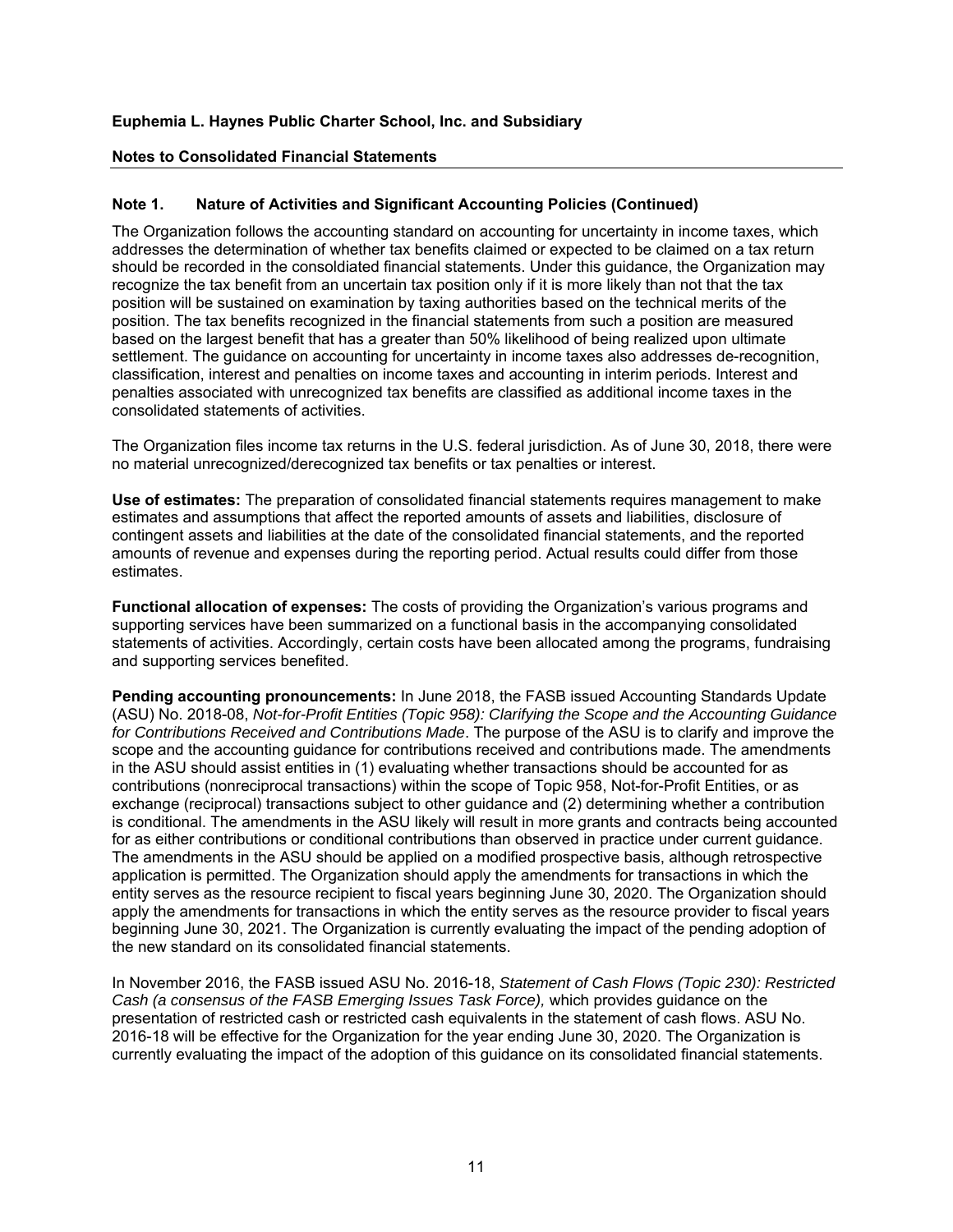#### **Notes to Consolidated Financial Statements**

#### **Note 1. Nature of Activities and Significant Accounting Policies (Continued)**

In August 2016, the FASB issued ASU No. 2016-14, *Not-for-Profit Entities (Topic 958): Presentation of Financial Statements of Not-for-Profit Entities.* The amendments in this ASU make improvements to the information provided in financial statements and accompanying notes of nonprofit entities. The amendments set forth the FASB's improvements to net asset classification requirements and the information presented about a nonprofit entity's liquidity, financial performance and cash flows. ASU is effective for the Organization for the fiscal year ending June 30, 2019. The changes in this ASU should generally be applied on a retrospective basis in the year that the ASU is first applied. The Organization is currently evaluating the impact of the pending adoption of the new standard on the consolidated financial statements.

In February 2016, the FASB issued ASU No. 2016-02, *Leases (Topic 842).* The guidance in this ASU supersedes the leasing guidance in Topic 840, *Leases.* Under the new guidance, lessees are required to recognize lease assets and lease liabilities on the consolidated balance sheets for all leases with terms longer than 12 months. Leases will be classified as either finance or operating, with classification affecting the pattern of expense recognition in the consolidated statements of activities. The ASU is effective for the Organization for the fiscal year ending June 30, 2021. A modified retrospective transition approach is required for lessees for capital and operating leases existing at, or entered into after, the beginning of the earliest comparative period presented in the financial statements, with certain practical expedients available. The Organization is currently evaluating the impact of the pending adoption of the new standard on the consolidated financial statements.

In May 2014, the FASB issued ASU No. 2014-09, *Revenue from Contracts with Customers (Topic 606)*, requiring an entity to recognize the amount of revenue to which it expects to be entitled for the transfer of promised goods or services to customers. The updated standard will replace most existing revenue recognition guidance in generally accepted accounting principles in the United States of America when it becomes effective and permits the use of either a full retrospective or retrospective with cumulative effect transition method. In August 2015, the FASB issued ASU No. 2015-14, which defers the effective date of ASU No. 2014-09 one year, making it effective for the Organization for the fiscal year ending June 30, 2020. The Organization is currently evaluating the impact of the pending adoption of the new standard on the consolidated financial statements.

**Reclassifications:** Certain items in the June 30, 2017, consolidated financial statements have been reclassified to conform to the June 30, 2018, consolidated financial statement presentation. The reclassifications had no effect on the previously reported change in net assets or net assets.

**Subsequent events:** The Organization evaluated subsequent events through October 31, 2018, which is the date the consolidated financial statements were available to be issued.

#### **Note 2. Restricted Cash**

Restricted cash represents minimum balances with financial institutions required to be maintained under the terms of certain notes payable and unspent bond proceeds in cash and cash equivalents.

Restricted cash at June 30, 2018 and 2017 is as follows:

|                                                     | 2018                  |   | 2017              |
|-----------------------------------------------------|-----------------------|---|-------------------|
| Minimum balance maintained<br>Unspent bond proceeds | \$1,123,576<br>13.447 | S | 776.131<br>13,361 |
|                                                     | l.137.023             |   | 789,492           |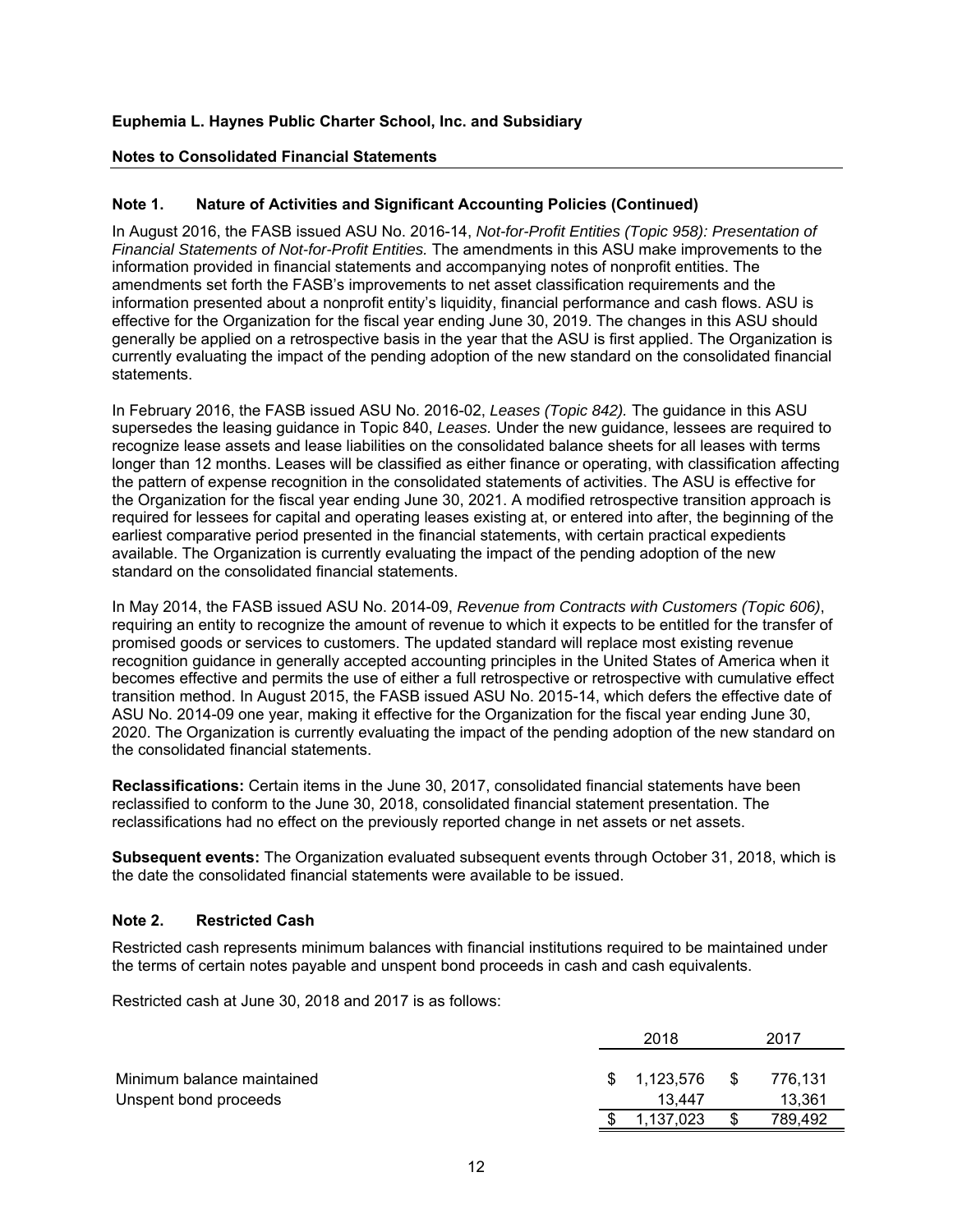#### **Notes to Consolidated Financial Statements**

#### **Note 3. Investments**

Investments at June 30, 2018 and 2017, consists of the following:

|                           | 2018      | 2017      |
|---------------------------|-----------|-----------|
|                           |           |           |
| Money market mutual funds | 10.077    |           |
| Certificates of deposit   | 1,955,225 | 1,957,033 |
| U.S. Treasury securities  | 1,992,380 |           |
|                           | 3,957,682 | 1,957,033 |

Investment income for the years ended June 30, 2018 and 2017, consists of the following:

|                                                        |     | 2018               | 2017                     |
|--------------------------------------------------------|-----|--------------------|--------------------------|
| Interest and dividends<br>Realized and unrealized loss | \$. | 36,173<br>(3, 451) | \$<br>580,124<br>(2,967) |
|                                                        |     |                    | .157                     |

#### **Note 4. Property and Equipment**

Property and equipment and accumulated depreciation at June 30, 2018, and depreciation expense for the year then ended, are as follows:

| <b>Asset Category</b>     | Estimated<br>Useful Lives | Cost            | Accumulated<br>Depreciation | Net               | Depreciation<br>Expense |       |
|---------------------------|---------------------------|-----------------|-----------------------------|-------------------|-------------------------|-------|
|                           |                           |                 |                             |                   |                         |       |
| Building and improvements | 20 to 40 years            | 13.941.680<br>S | (5,772,176)<br>\$           | 8,169,504<br>\$   | \$<br>413,184           |       |
| Leasehold improvements    | Life of lease             | 22,684,260      | (5,824,611)                 | 16,859,649        | 957,302                 |       |
| Land                      |                           | 6,538,842       |                             | 6,538,842         |                         |       |
| Computers                 | 3 years                   | 2,698,894       | (2, 154, 922)               | 543.972           | 234,653                 |       |
| Software                  | 7 years                   | 23.475          | (18, 808)                   | 4.667             |                         | 2,788 |
| Furniture and equipment   | 7 years                   | 1,386,790       | (916,524)                   | 470.266           | 159,795                 |       |
|                           |                           | 47,273,941      | (14.687.041)<br>\$          | 32,586,900<br>\$. | 1,767,722               |       |

Property and equipment and accumulated depreciation at June 30, 2017, and depreciation expense for the year then ended, are as follows:

| <b>Asset Category</b>                               | Estimated<br>Useful Lives       | Cost                          | Accumulated<br>Depreciation     | Net                          | Depreciation<br>Expense  |
|-----------------------------------------------------|---------------------------------|-------------------------------|---------------------------------|------------------------------|--------------------------|
| Building and improvements<br>Leasehold improvements | 20 to 40 years<br>Life of lease | 13.941.680<br>S<br>22,679,329 | (5,358,992)<br>S<br>(4,867,309) | 8,582,688<br>S<br>17,812,020 | 413.184<br>\$<br>962,203 |
| Land<br>Computers                                   | 3 years                         | 6,538,842<br>2,451,540        | (1,920,268)                     | 6,538,842<br>531,272         | 205,315                  |
| Software<br>Furniture and equipment                 | 7 years<br>7 years              | 23,475<br>1,281,614           | (16,020)<br>756,729)            | 7.455<br>524,885             | 4.694<br>150,828         |
|                                                     |                                 | 46,916,480                    | (12,919,318)                    | 33,997,162<br>\$             | 1,736,224<br>P           |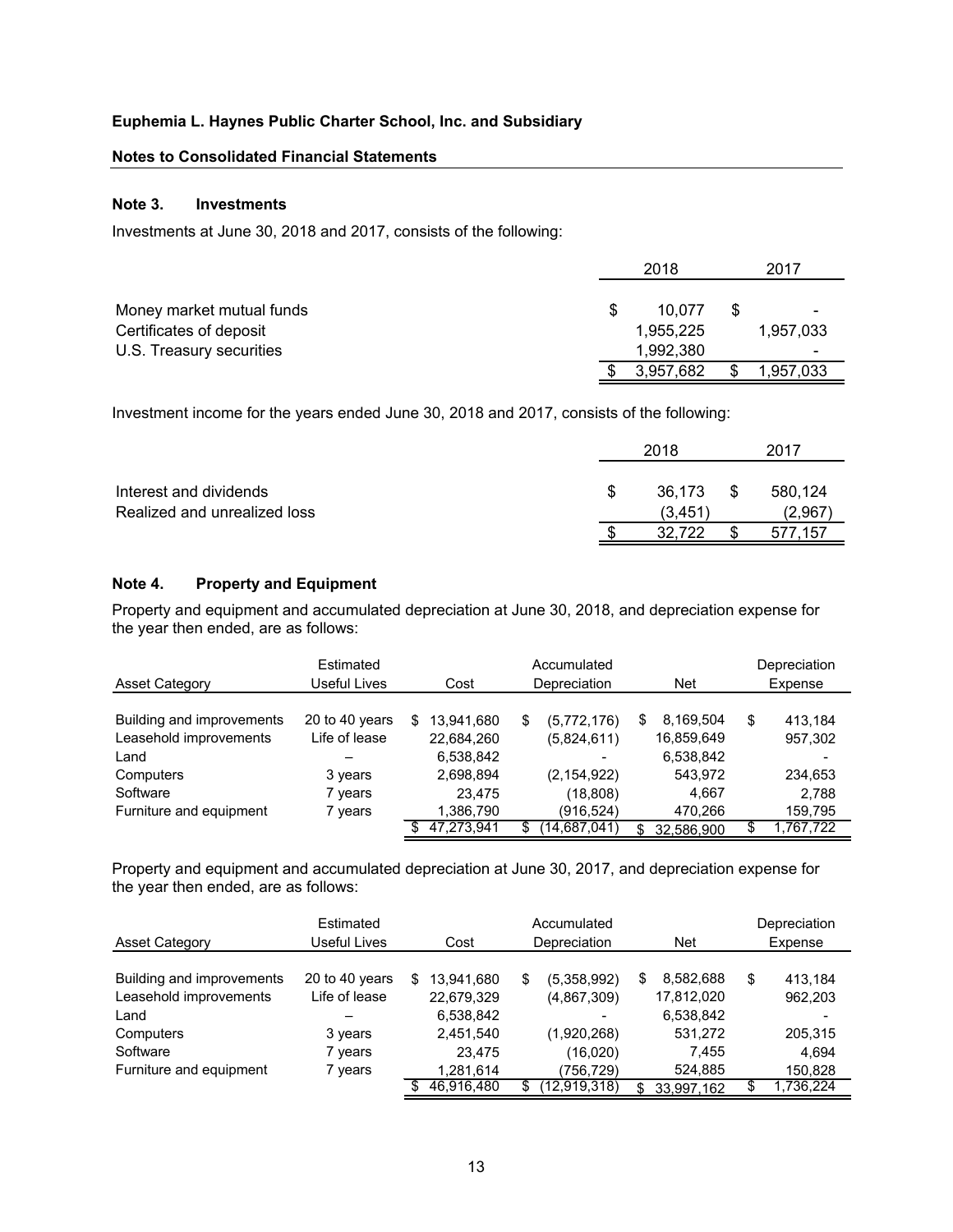#### **Notes to Consolidated Financial Statements**

#### **Note 5. Long-Term Debt**

On May 15, 2015, the School entered into a loan agreement with a financial institution, whereby the School borrowed \$21,952,000 through the use of District of Columbia Revenue Bonds (Euphemia L. Haynes Public Charter School, Inc. Issue Series 2015). The proceeds were fully used in the transaction to refinance debt incurred related to the construction of a school building at 3600 Georgia Avenue, NW, Washington, D.C (Georgia Avenue Property). The bonds are held with the financial institution as a private placement. The interest rate is variable as defined in the agreement under various interest rate options with an applicable spread of 2.2%. However, to hedge for the effects of potential increases in floating interest rates, the School has entered into an interest rate swap agreement. The agreement calls for a fixed rate of 1.87% on the notional principal amount (Note 8). After considering the impact of the swap agreement, the School is effectively paying a fixed interest rate of 4.07% on the bond issuance. The loan calls for monthly payments of principal and interest through March 1, 2031 with a balloon payment of approximately \$5.9 million due on April 1, 2031. The loan is secured by the Georgia Avenue Property and improvements made on the facility at 4501 Kansas Avenue, NW, Washington, D.C. (Kansas Avenue Property) as well as revenues from operations. The associated credit agreement requires certain financial covenants to be met (including, but not limited to, a days cash on hand and debt service coverage ratio).

Long-term debt as of June 30, 2018 and 2017, consists of the following:

|                                        | 2018          | 2017         |
|----------------------------------------|---------------|--------------|
| Principal amount (see table below)     | \$ 33,916,468 | \$34,080,038 |
| Less unamortized loan issuance costs   | (1,283,260)   | (1,385,797)  |
|                                        | 32,633,208    | 32,694,241   |
| Less current portion of long term debt | (535,000)     | (297,000)    |
|                                        | 32,098,208    | 32,397,241   |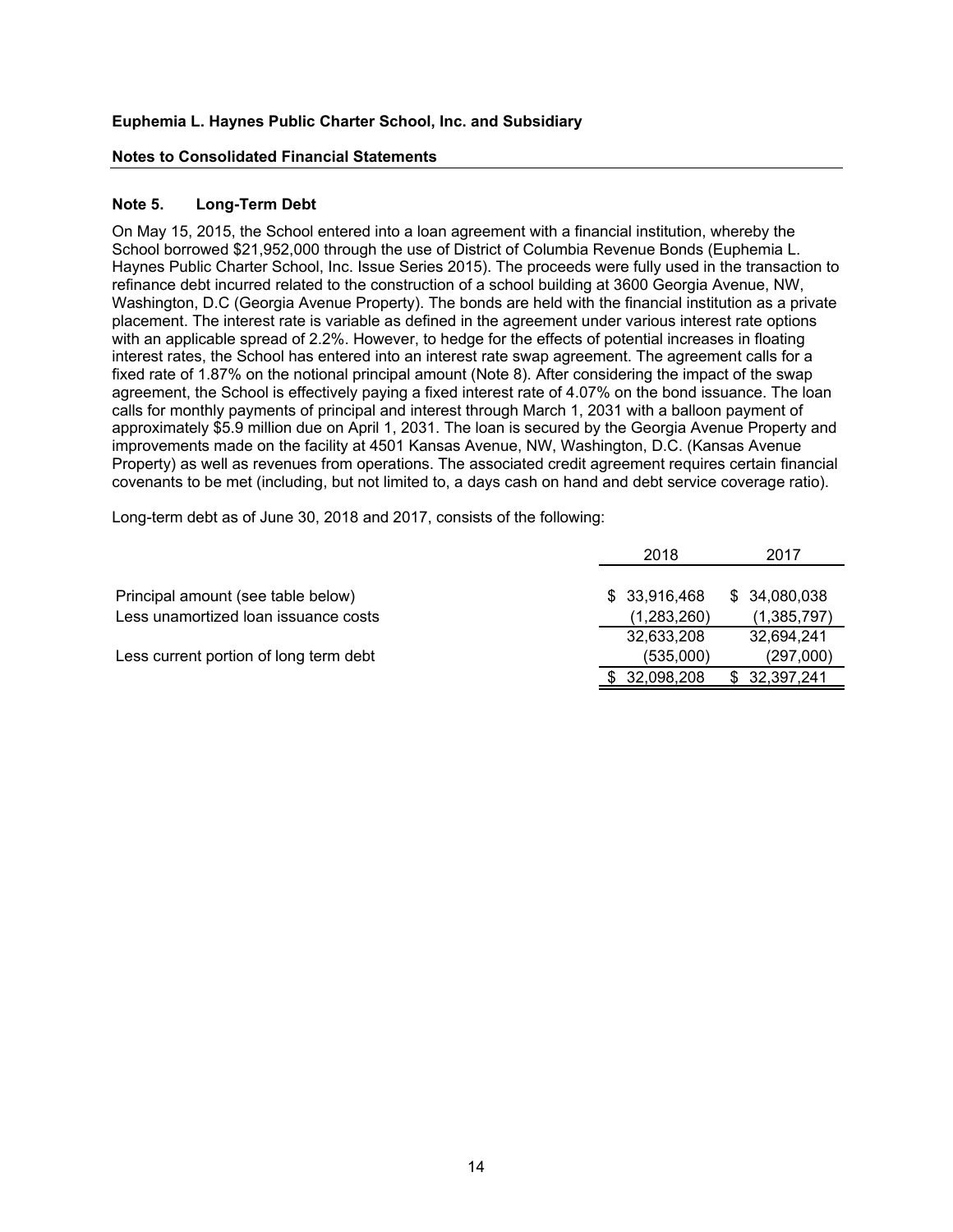#### **Notes to Consolidated Financial Statements**

# **Note 5. Long-Term Debt (Continued)**

Notes payable at June 30, 2018 and 2017 are as follows:

|                                                                                                                                                                                                                                                                                                                                                                                                                                                                             | 2018                     | 2017                           |
|-----------------------------------------------------------------------------------------------------------------------------------------------------------------------------------------------------------------------------------------------------------------------------------------------------------------------------------------------------------------------------------------------------------------------------------------------------------------------------|--------------------------|--------------------------------|
| Loan payable to 233 Genesee Street Corporation, with interest at<br>variable rates as defined in the loan agreement, but partially<br>hedged with an interest rate swap at a fixed rate of 1.87%;<br>monthly principal and interest payments due effective<br>September 1, 2015; secured by an interest in Georgia Avenue<br>property and improvements made on the Kansas Avenue facility<br>and substantially all of the assets. Includes accrued<br>interest of \$83,296. | \$21,204,452             | \$ 21,488,482                  |
| Loan payable to ELHSC with interest at 6%; Note due on April 1,<br>2031; subordinated by other debt. Includes accrued<br>interest of \$9,578.                                                                                                                                                                                                                                                                                                                               | 1,925,107                | 1,925,107                      |
| Qualified School Constructions Bonds (see Note 6)                                                                                                                                                                                                                                                                                                                                                                                                                           | 10,786,909<br>33,916,468 | 10,666,449<br>34,080,038<br>\$ |

Aggregate maturities of long-term debt at June 30, 2018 are due in future years as follows:

| Years ending June 30: |               |
|-----------------------|---------------|
| 2019                  | 535,000<br>\$ |
| 2020                  | 1,016,000     |
| 2021                  | 1,050,000     |
| 2022                  | 1,096,000     |
| 2023                  | 1,136,000     |
| Thereafter            | 29,083,468    |
|                       | \$33,916,468  |

Interest expense, including amortization of loan costs, related to long-term debt incurred for the years ended June 30, 2018 and 2017, was \$1,295,627 and \$1,713,202, respectively.

# **Note 6. Qualified School Construction Bonds Payable**

On February 22, 2012, the District of Columbia issued Revenue Bonds (E.L. Haynes Public Charter School Issue) QSCB (Taxable-Tax Credit Bonds), Series 2012, with no interest. At issuance, ELHSC purchased the bonds from the District of Columbia. The QSCB have a face value of \$13,350,000 and proceeds after issued discount were \$10,150,000. The QSCB mature at face value on February 22, 2031. The proceeds from the QSCB are used to finance the final phase of development of the Kansas Avenue Property of the School to house upper grades. The QSCB are secured by a shared collateral agreement funded principally by per-pupil payments of the School. In addition, the QSCB is secured with a Kansas Avenue Property Leasehold Deed of Trust and Security Agreement. The accreted value of the QSCB at June 30, 2018 and 2017 amounted to \$10,786,909 and \$10,666,449, respectively.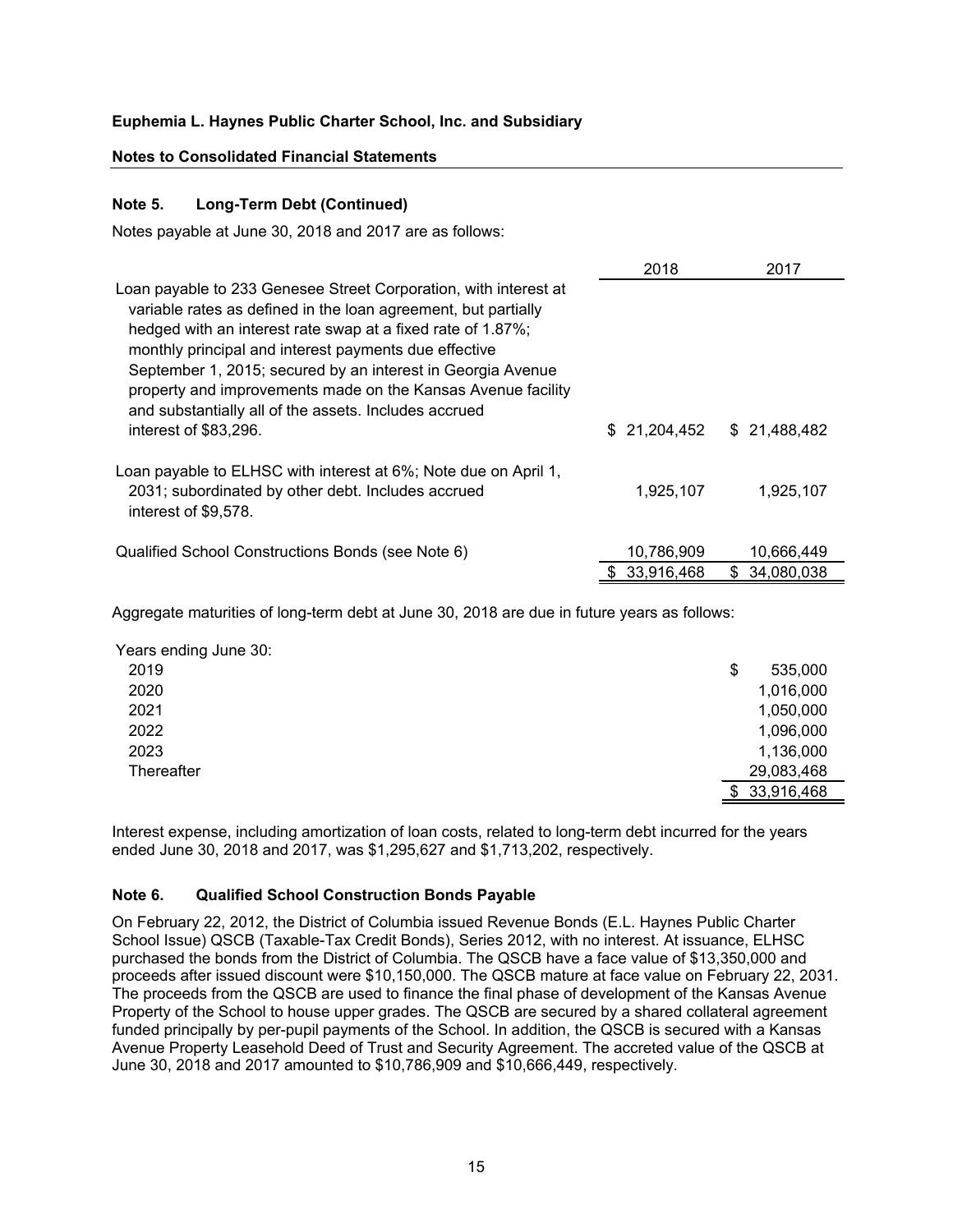#### **Notes to Consolidated Financial Statements**

# **Note 6. Qualified School Construction Bonds Payable (Continued)**

The QSCB requires the following sinking fund installment payments:

Years ending June 30:

| 2019                           | \$<br>387,949 |
|--------------------------------|---------------|
| 2020                           | 387,949       |
| 2021                           | 387,949       |
| 2022                           | 387,949       |
| 2023                           | 387,949       |
| Thereafter                     | 11,410,255    |
|                                | 13,350,000    |
| Less discount on bonds payable | (2,563,091)   |
|                                | 10,786,909    |

# **Note 7. Loan Receivable**

On May 26, 2010, the School loaned \$6,984,010 to Haynes Investment Fund No. 24, LLC. This loan was made to qualify for the New Markets Tax Credit transaction related to the Kansas Avenue Property. The interest rate was 7.29% per annum. The loan required payment of \$213,125 on the second day of May and November of each year through May 2017. As described in Note 17, this loan was settled during the fiscal year ended June 30, 2017. The loan receivable balance was \$0 at June 30, 2017. Interest income on the loan of \$540,812 was earned for the year ended June 30, 2017.

#### **Note 8. Interest Rate Swap Agreement**

During the year ended June 30, 2015, the School entered into an interest rate swap agreement with M&T Bank for a notional amount equal to the obligation under the loan payable (2015 Bonds – see Note 5), whereby a portion of the floating debt was swapped into a fixed rate through the termination date of the swap, which is February 21, 2031. The agreement calls for a fixed rate of 1.87% on the notional principal amount, which was \$21,138,000 and \$21,434,000 at June 30, 2018 and 2017, respectively. The swap mechanism is intended to allow the Organization to realize potential of a lower fixed rate. As of June 30, 2018 and 2017, the fair value of the swap agreement was an asset of \$360,090 and a liability of \$439,363, respectively.

#### **Note 9. Retirement Plan**

The School offers a 403(b) retirement plan option (the Plan) for substantially all of its employees. In addition, the School contributes a percentage of compensation, which is determined by the Board of Trustees. For the years ended June 30, 2018 and 2017, the Trustees approved a 3% employer contribution. Total expense for the Plan amounted to \$391,034 and \$381,794 for the years ended June 30, 2018 and 2017, respectively

#### **Note 10. Temporarily Restricted Net Assets**

Temporarily restricted net assets of \$88,436 and \$466,988 at June 30, 2018 and 2017, respectively, were for student education and services. Net assets of \$448,044 and \$421,609 for the years ended June 30, 2018 and 2017, respectively, were released from restrictions either as expenses were incurred, which satisfied the restricted purposes of the net assets, or by the occurrence of other events, as specified by the donors.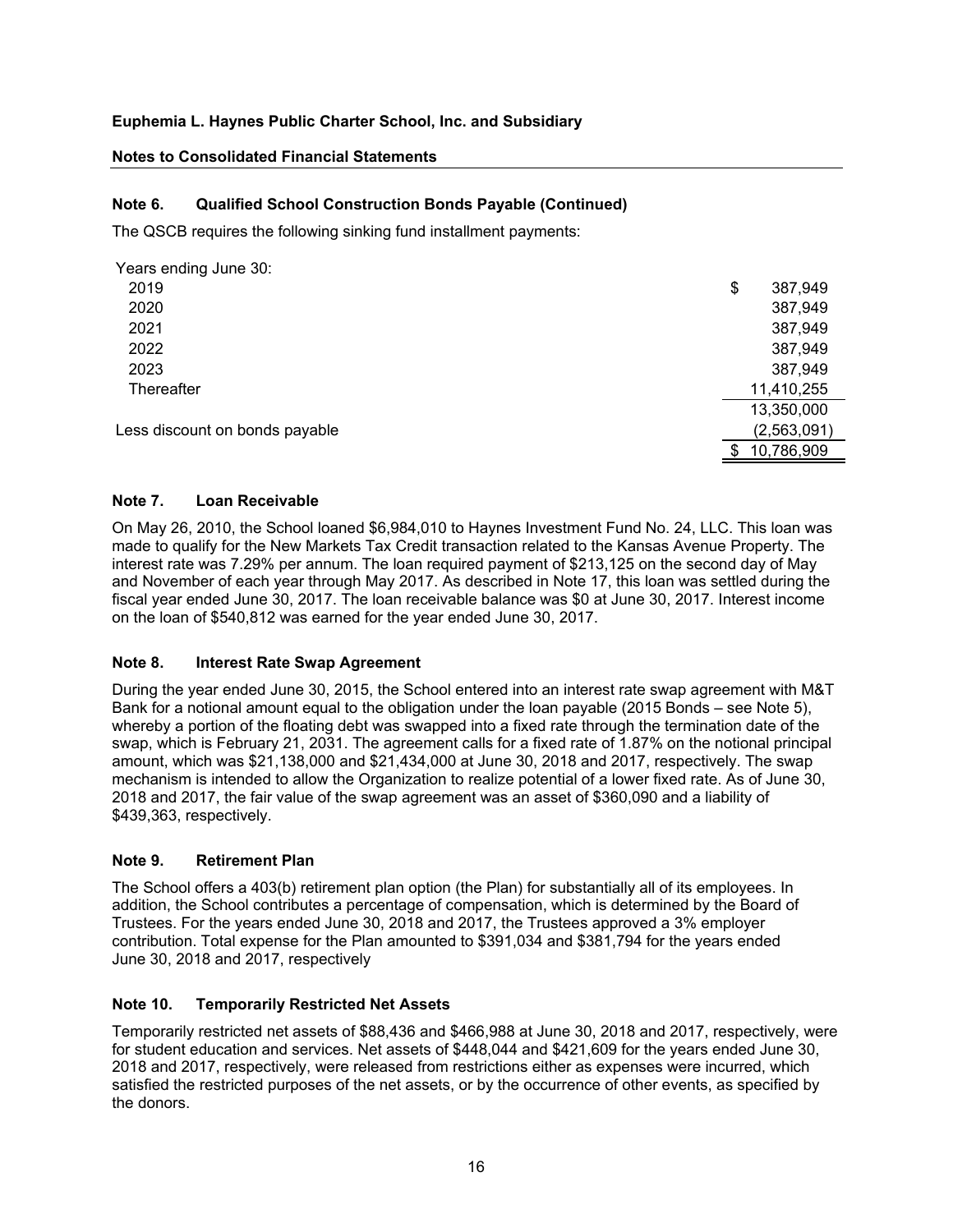#### **Notes to Consolidated Financial Statements**

#### **Note 11. Concentration**

The School is supported primarily through pupil allocations from the District of Columbia. For the years ended June 30, 2018 and 2017, approximately 89% and 87%, respectively, of total revenue and support was provided from the District of Columbia. Reduction of this source of support would have a significant impact on the School's programs and activities.

# **Note 12. Pupil Allocation**

The School's pupil allocation for the years ended June 30, 2018 and 2017 are as follows:

|                                     | 2018          | 2017          |
|-------------------------------------|---------------|---------------|
|                                     |               |               |
| General education                   | \$13,835,962  | \$12,671,802  |
| Special education, At Risk and ESOL | 6,114,785     | 6.078.400     |
| Facility allowance                  | 3.610.975     | 3,570,732     |
|                                     | \$ 23,561,722 | \$ 22,320,934 |

# **Note 13. Contingencies**

**Federal grants:** The Organization participates in federally assisted grant programs, which are subject to financial and compliance audits by the grantors or their representative. As such, there exists a contingent liability for potential questioned costs that may result from such audits. Management does not anticipate any significant adjustments as a result of such audits.

**Legal matters:** In the normal course of business, the Organization is subject to certain claims and assessments that arise from the ordinary course of business. The Organization records a liability when management believes that it is both probable that a loss has been incurred and that the amount can be reasonably estimated. Significant judgement is required to determine the outcome and the estimates amounts of a loss related to such matters. Management believes there are no claims or assessments outstanding that would materially affect the activities or consolidated financial position of the Organization.

#### **Note 14. Lease Commitment**

The School executed a lease contract with the District of Columbia for the real property located at 4501 Kansas Avenue, NW, Washington, D.C. The term of the lease is for 25 years, with annual base rent due of \$693,000. The lease commencement date was April 2010. The lease provides for rent credits for certain approved construction and related costs. The rent credits are used to offset the minimum rent due on a dollar-for-dollar basis.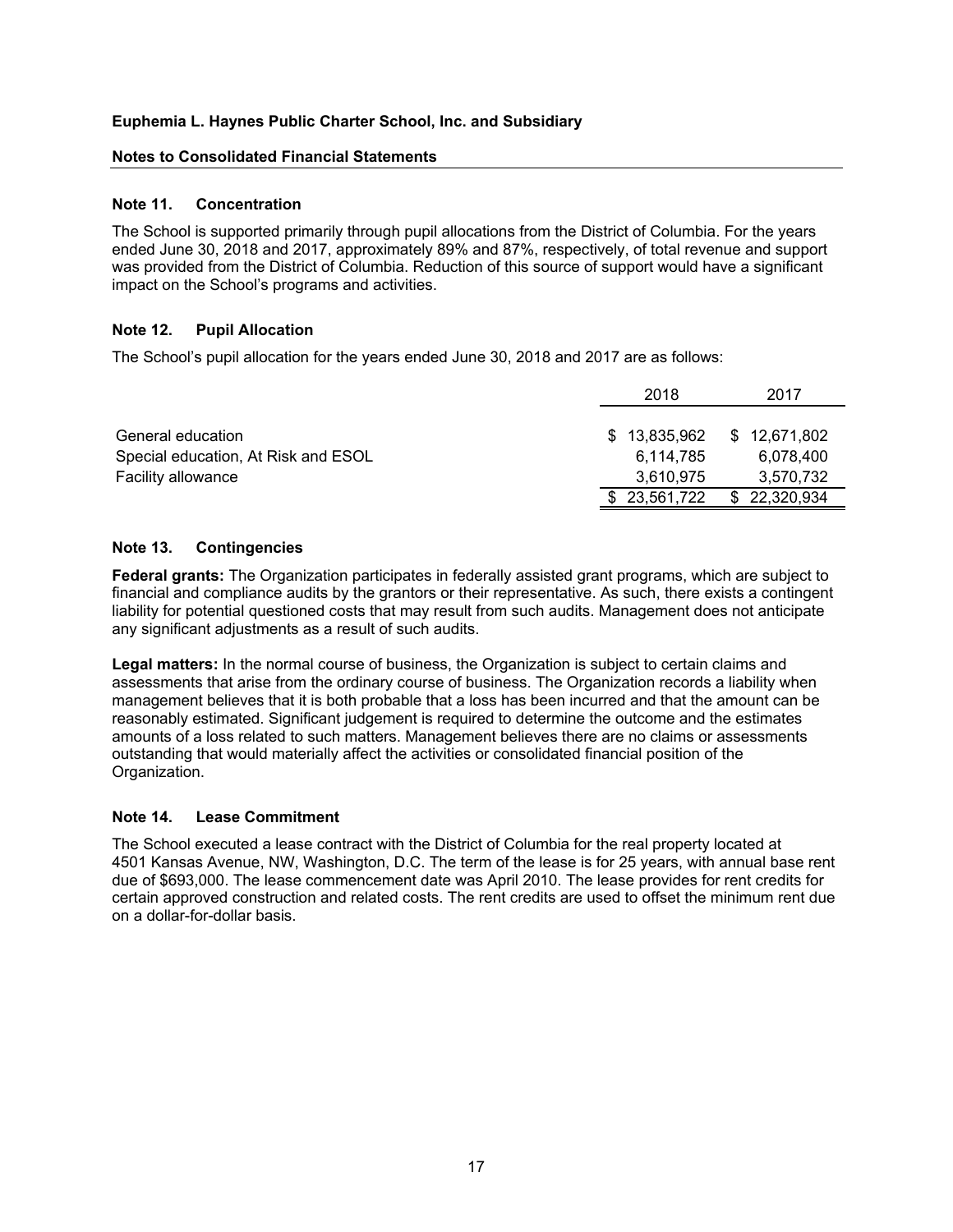#### **Notes to Consolidated Financial Statements**

#### **Note 14. Lease Commitment (Continued)**

As of June 30, 2018, future minimum rental payments required under this lease, net of rent abatements, are as follows:

|                       | <b>Rent Obligation</b> |    | <b>Rent Abatements</b> |  | Net Obligation |
|-----------------------|------------------------|----|------------------------|--|----------------|
| Years ending June 30: |                        |    |                        |  |                |
| 2019                  | \$<br>693,000          | \$ | $(693,000)$ \$         |  |                |
| 2020                  | 693,000                |    | (693,000)              |  |                |
| 2021                  | 693,000                |    | (693,000)              |  |                |
| 2022                  | 693,000                |    | (693,000)              |  |                |
| 2023                  | 693,000                |    | (693,000)              |  |                |
| Thereafter            | 8,316,000              |    | (2,079,000)            |  | 6,237,000      |
|                       | 11,781,000             |    | (5,544,000)            |  | 6,237,000      |
|                       |                        |    |                        |  |                |

Rent expense under this lease was \$257,152 for both years ended June 30, 2018 and 2017.

#### **Note 15. Fair Value Measurements**

The Organization follows the Fair Value Measurement Topic of the FASB ASC, which establishes a single authoritative definition of fair value, sets out a framework for measuring fair value and requires additional disclosures about fair value measurements. The topic requires that assets and liabilities carried at fair value will be classified and disclosed in one of the following three categories:

**Level 1:** Quoted prices in active markets for identical assets or liabilities.

- **Level 2:** Observable market-based inputs or unobservable inputs corroborated by market data.
- **Level 3:** Unobservable inputs not corroborated by market data.

In determining the appropriate levels, the Organization performs a detailed analysis of the assets and liabilities that are subject to the Fair Value Measurement Topic. At each reporting period, all assets and liabilities for which the fair value measurement is based on significant unobservable inputs are classified as Level 3. There were no Level 3 inputs for any assets held by the Organization at June 30, 2018 and 2017.

The Organization holds money market funds that are publically traded on a stock exchange and are considered Level 1 items. Corporate certificates of deposit and U.S. Treasury securities are priced based on their stated interest rates and quality ratings. The interest and quality ratings are observable at commonly quoted intervals for the full-term of the instruments and are, therefore, considered Level 2 items.

The Organization's swap agreement is valued based on quoted values stated by the bank's mark-tomarket estimate using stated fixed rates and USD-LIBOR-BBA ratings. The interest rates are observable at commonly quoted intervals for the full term of the instrument and are, therefore, considered Level 2 items.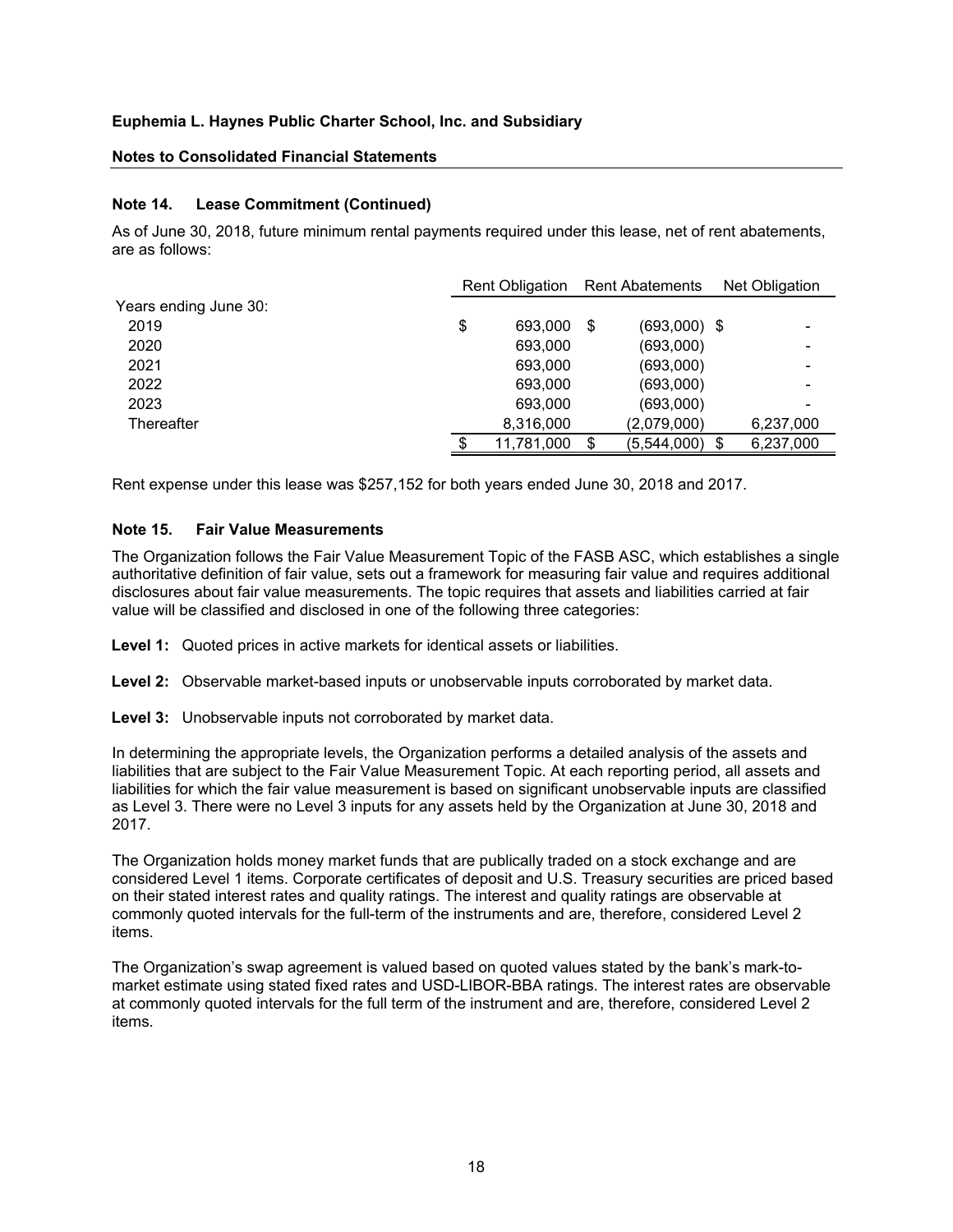#### **Notes to Consolidated Financial Statements**

#### **Note 15. Fair Value Measurements (Continued)**

The table below presents the balances of the assets measured at fair value at June 30, 2018, on a recurring basis, by level, within the hierarchy:

|                           | Total     | Level 1 | Level 2   | Level 3 |   |  |
|---------------------------|-----------|---------|-----------|---------|---|--|
| Assets:                   |           |         |           |         |   |  |
| Fixed income:             |           |         |           |         |   |  |
| Money market mutual funds | 10.077    | 10.077  |           | \$      |   |  |
| Certificate of deposits   | 1,955,225 |         | 1,955,225 |         |   |  |
| U.S. Treasury securities  | 1,992,380 |         | 1,992,380 |         |   |  |
| Interest rate swap        | 360,090   |         | 360,090   |         | - |  |
| <b>Total assets</b>       | 4,317,772 | 10.077  | 4,307,695 | \$      |   |  |

The table below presents the balances of the asset and liability measured at fair value at June 30, 2017, on a recurring basis, by level, within the hierarchy:

| Total<br>Level 1 |   |   |   | Level 2   | Level 3 |   |  |
|------------------|---|---|---|-----------|---------|---|--|
|                  |   |   |   |           |         |   |  |
|                  |   |   |   |           |         |   |  |
| 1,957,033        | S |   | S | 1,957,033 | \$      |   |  |
| 1,957,033        |   |   |   | 1,957,033 | ጥ       | ۰ |  |
|                  |   |   |   |           |         |   |  |
|                  |   |   |   |           |         |   |  |
| 439,363          | S |   |   | 439,363   | \$      |   |  |
| 439,363          |   | - |   | 439,363   | S.      | - |  |
|                  |   |   |   |           |         |   |  |

# **Note 16. Related Party Transactions**

The School had notes payable, including accrued interest, outstanding in the amount of \$1,925,107 at June 30, 2018 and 2017, with ELHSC (see Note 5). ELHSC made an unrestricted contribution to the School totaling \$132,403 and \$123,960 during the years ended June 30, 2018 and 2017, respectively. Amounts due from ELHSC for reimbursement of expenses were \$5,267 at June 30, 2018. Amounts due to ELHSC for reimbursement of expenses were \$5,980 at June 30, 2017.

# **Note 17. Major Transaction**

On May 25, 2010, ELH Kansas secured permanent financing related to the renovation of the Kansas Avenue Property by entering into a transaction structured to qualify for the New Markets Tax Credit (NMTC), as outlined in IRC Section 45(d). Total refinancing amounted to \$9,500,000. As part of the transaction, the School entered into a certain ground lease with the District of Columbia on April 30, 2010, (see Note 14). After the conclusion of the NMTC compliance period, the parties to the loan structure agreed to unwind the transactions; this unwind closed on June 13, 2017. A series of transactions related to this unwind produced an overall gain to the Organization of \$1,713,085.

The components of the gain on the transaction are itemized as follows:

| Gain on NMTC transaction unwind                                      | \$1.713.085 |
|----------------------------------------------------------------------|-------------|
| Write-off of net balances of loan origination costs for retired debt | (579, 929)  |
|                                                                      | \$1,133,156 |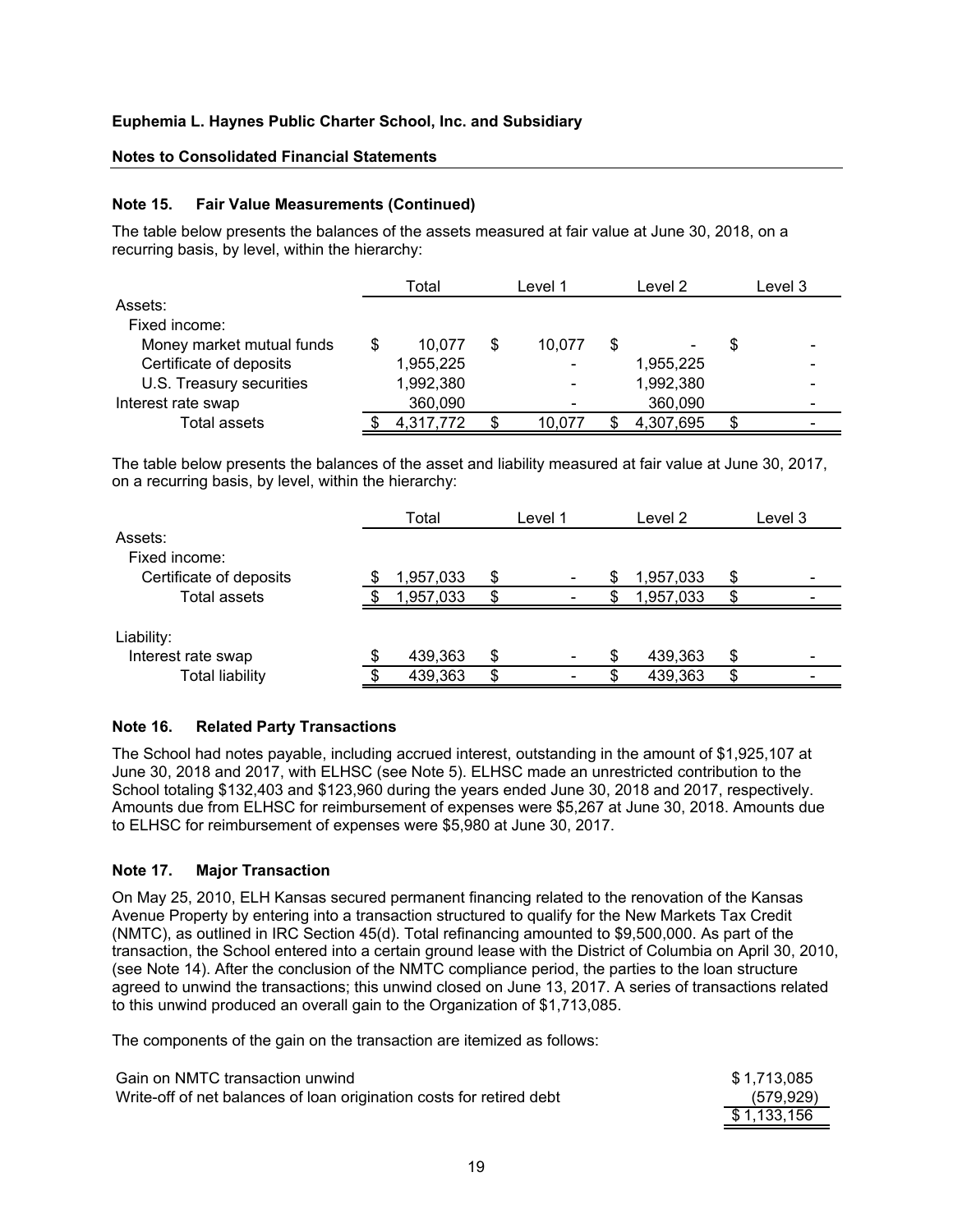

**RSM US LLP** 

#### **Independent Auditor's Report on the Supplementary Information**

To the Board of Trustees Euphemia L. Haynes Public Charter School, Inc.

We have audited the consolidated financial statements of Euphemia L. Haynes Public Charter School, Inc. and Subsidiary as of and for the years ended June 30, 2018 and 2017, and have issued our report thereon, dated October 31, 2018, which contains an unmodified opinion on those consolidated financial statements. See pages 1 and 2. Our audits were conducted for the purpose of forming an opinion on the consolidated financial statements as a whole.

The consolidating and other information is presented for purposes of additional analysis rather than to present the financial position and changes in net assets of the individual entities and is not a required part of the consolidated financial statements. Such information is the responsibility of management and was derived from and relates directly to the underlying accounting and other records used to prepare the consolidated financial statements. The information has been subjected to the auditing procedures applied in the audit of the 2018 consolidated financial statements and certain additional procedures, including comparing and reconciling such information directly to the underlying accounting and other records used to prepare the consolidated financial statements or to the consolidated financial statements themselves, and other additional procedures in accordance with auditing standards generally accepted in the United States of America. In our opinion, the information is fairly stated in all material respects in relation to the 2018 consolidated financial statements as a whole.

RSM US LLP

Washington, D.C. October 31, 2018

THE POWER OF BEING UNDERSTOOD AUDIT | TAX | CONSULTING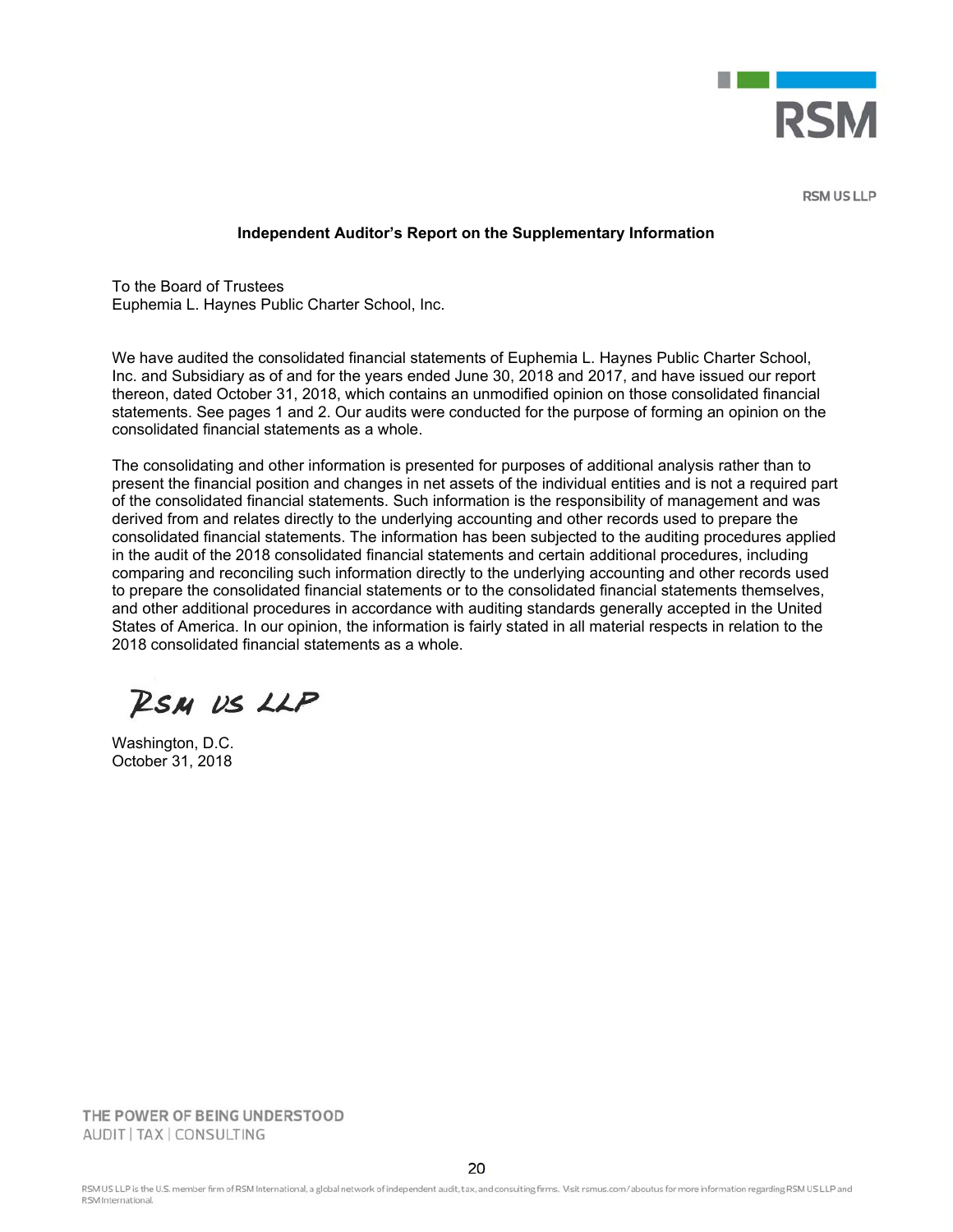#### **Consolidating Balance Sheet June 30, 2018**

|                                        | <b>ELH</b>        |         |              | Elimination                  |                 |
|----------------------------------------|-------------------|---------|--------------|------------------------------|-----------------|
|                                        | <b>EL Haynes</b>  |         | Kansas, Inc. | <b>Entries</b>               | Total           |
| <b>Assets</b>                          |                   |         |              |                              |                 |
| Current assets:                        |                   |         |              |                              |                 |
| Cash and cash equivalents              | \$<br>3,812,809   |         | \$<br>3      | \$                           | \$<br>3,812,812 |
| Investments                            | 3,957,682         |         |              |                              | 3,957,682       |
| Accounts receivable                    |                   | 2,921   |              |                              | 2,921           |
| Promises to give                       |                   | 47,159  |              |                              | 47,159          |
| Grants receivable                      |                   | 717,594 |              |                              | 717,594         |
| Prepaid expenses                       |                   | 869,613 | 1,366,057    | (2,036,140)                  | 199,530         |
| <b>Total current assets</b>            | 9,407,778         |         | 1,366,060    | (2,036,140)                  | 8,737,698       |
| Restricted cash                        | 1,137,023         |         |              |                              | 1,137,023       |
| Prepaid rent                           | 6,119,265         |         |              | (6, 119, 265)                |                 |
| Property and equipment, net            | 30,641,697        |         | 14,639,855   | (12,694,652)                 | 32,586,900      |
| Intercompany due from (to)             | 3,424,088         |         | 8,942,768    | (12, 366, 856)               |                 |
| Due to ELH Support Corp.               |                   | 5,267   |              |                              | 5,267           |
| Interest rate swap asset               |                   | 360,090 |              |                              | 360,090         |
| Deposits                               |                   | 1,640   |              |                              | 1,640           |
|                                        | 51,096,848<br>SS. |         | \$24,948,683 | \$ (33,216,913)              | \$42,828,618    |
| <b>Liabilities and Net Assets</b>      |                   |         |              |                              |                 |
| Current liabilities:                   |                   |         |              |                              |                 |
| Accounts payable and accrued           |                   |         |              |                              |                 |
| expenses                               | \$<br>1,379,856   |         | \$           | \$                           | \$<br>1,379,856 |
| Current portion of long-term debt      |                   | 535,000 |              |                              | 535,000         |
| Deferred revenue                       |                   | 1,500   | 6,551,548    | (6, 551, 548)                | 1,500           |
| <b>Total current liabilities</b>       | 1,916,356         |         | 6,551,548    | (6, 551, 548)                | 1,916,356       |
| Intercompany due to (from)             | 8,942,768         |         | 3,424,088    | (12, 366, 856)               |                 |
| Accrued rent                           |                   |         | 2,558,420    |                              | 2,558,420       |
| Deferred gain on sale-leaseback        | 1,366,057         |         | 6,813,187    | (8, 179, 244)                |                 |
| Deferred revenue                       |                   |         | 6,119,265    | (6, 119, 265)                |                 |
| Long-term debt, net of current portion | 32,170,361        |         | (72, 153)    |                              | 32,098,208      |
|                                        | 44,395,542        |         | 25,394,355   | (33, 216, 913)               | 36,572,984      |
| Net assets (deficit):                  |                   |         |              |                              |                 |
| Unrestricted                           | 6,612,870         |         | (445, 672)   |                              | 6,167,198       |
| Temporarily restricted                 |                   | 88,436  |              |                              | 88,436          |
| <b>Total net assets</b>                | 6,701,306         |         | (445, 672)   | $\qquad \qquad \blacksquare$ | 6,255,634       |
|                                        |                   |         |              |                              |                 |
|                                        | 51,096,848<br>\$  |         | \$24,948,683 | \$ (33,216,913)              | \$42,828,618    |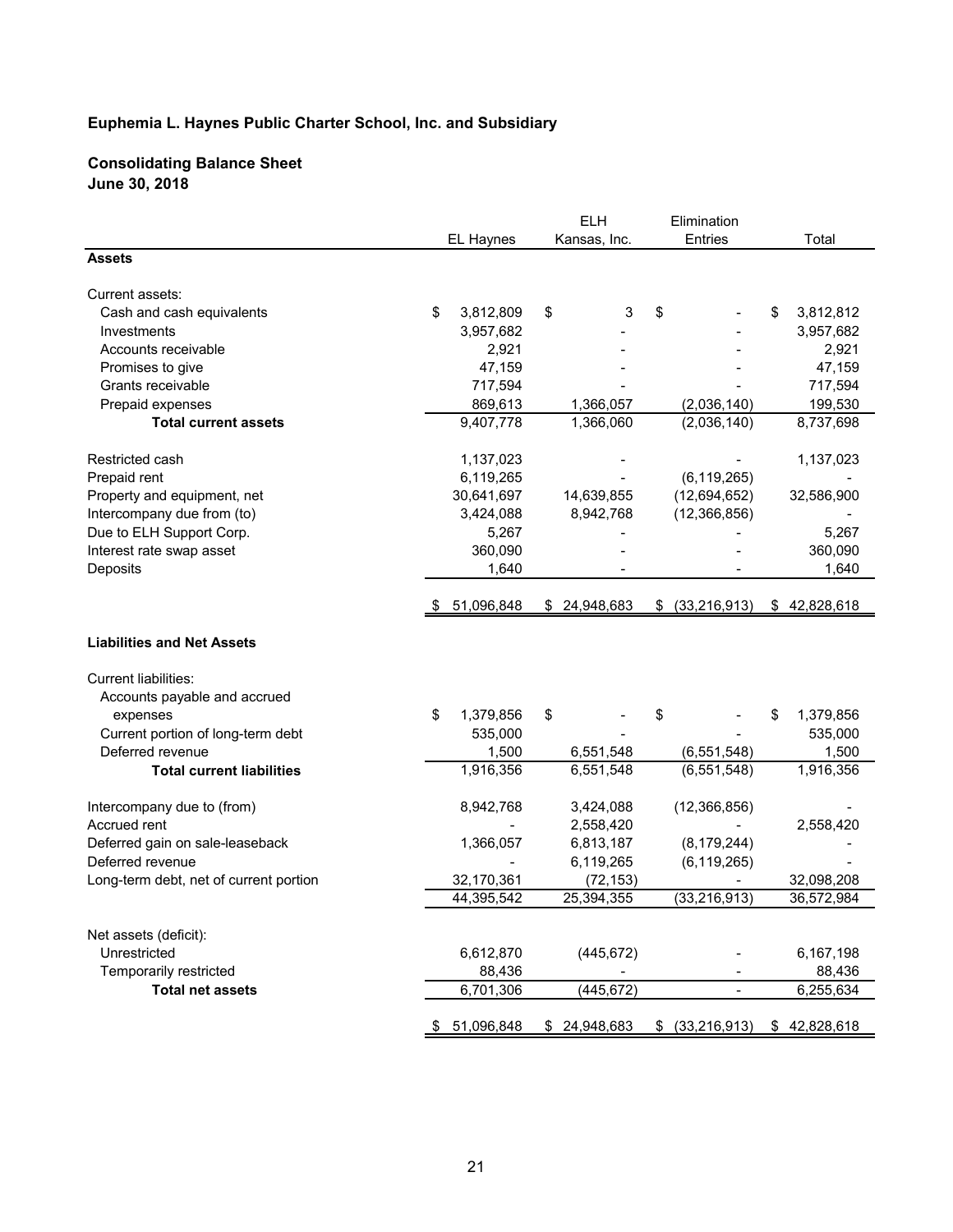# **Consolidating Statement of Activities Year Ended June 30, 2018**

|                                       |           |              |    |                |                  |    | <b>ELH</b>   |    |                |                  |
|---------------------------------------|-----------|--------------|----|----------------|------------------|----|--------------|----|----------------|------------------|
|                                       | EL Haynes |              |    |                | Kansas, Inc.     |    |              |    |                |                  |
|                                       |           |              |    | Temporarily    | Elimination      |    |              |    |                |                  |
|                                       |           | Unrestricted |    | Restricted     | Total            |    | Unrestricted |    | <b>Entries</b> | Total            |
| Revenue and support:                  |           |              |    |                |                  |    |              |    |                |                  |
| Pupil allocation                      | \$        | 23,561,722   | \$ | $\blacksquare$ | \$<br>23,561,722 | \$ |              | \$ |                | \$<br>23,561,722 |
| Other grants                          |           | 659,872      |    |                | 659,872          |    |              |    |                | 659,872          |
| Federal grants                        |           | 1,604,551    |    |                | 1,604,551        |    |              |    |                | 1,604,551        |
| Contributions                         |           | 380,831      |    | 69,492         | 450,323          |    |              |    |                | 450,323          |
| Program revenue                       |           | 92,567       |    |                | 92,567           |    |              |    |                | 92,567           |
| Recognition of leaseback gain         |           | 40,941       |    |                | 40,941           |    |              |    | (40, 941)      |                  |
| Investment income                     |           | 163,506      |    |                | 163,506          |    | 763,622      |    | (894, 406)     | 32,722           |
| Rental revenue                        |           | 1,186        |    |                | 1,186            |    | 976,513      |    | (976, 513)     | 1,186            |
| Net assets released from restrictions |           | 448,044      |    | (448, 044)     | $\blacksquare$   |    |              |    | $\blacksquare$ |                  |
| Total revenue and support             |           | 26,953,220   |    | (378, 552)     | 26,574,668       |    | 1,740,135    |    | (1,911,860)    | 26,402,943       |
| Expenses:                             |           |              |    |                |                  |    |              |    |                |                  |
| Program services                      |           | 25,691,157   |    |                | 25,691,157       |    | 1,288,913    |    | (1,911,860)    | 25,068,210       |
| General and administrative            |           | 1,218,313    |    |                | 1,218,313        |    | 13,665       |    |                | 1,231,978        |
| Fundraising                           |           | 429,959      |    |                | 429,959          |    | 13,292       |    |                | 443,251          |
| <b>Total expenses</b>                 |           | 27,339,429   |    | $\blacksquare$ | 27,339,429       |    | 1,315,870    |    | (1,911,860)    | 26,743,439       |
| Change in net assets                  |           |              |    |                |                  |    |              |    |                |                  |
| before other gains                    |           | (386, 209)   |    | (378, 552)     | (764, 761)       |    | 424,265      |    |                | (340, 496)       |
| Other gains:                          |           |              |    |                |                  |    |              |    |                |                  |
| Gain on interest rate swap agreement  |           | 799,453      |    |                | 799,453          |    |              |    | $\blacksquare$ | 799,453          |
| Change in net assets                  |           | 413,244      |    | (378, 552)     | 34,692           |    | 424,265      |    |                | 458,957          |
| Net assets (deficit):                 |           |              |    |                |                  |    |              |    |                |                  |
| Beginning                             |           | 6,199,626    |    | 466,988        | 6,666,614        |    | (869, 937)   |    |                | 5,796,677        |
| Ending                                | \$        | 6,612,870    | \$ | 88,436         | \$<br>6,701,306  | \$ | (445, 672)   | \$ |                | \$<br>6,255,634  |